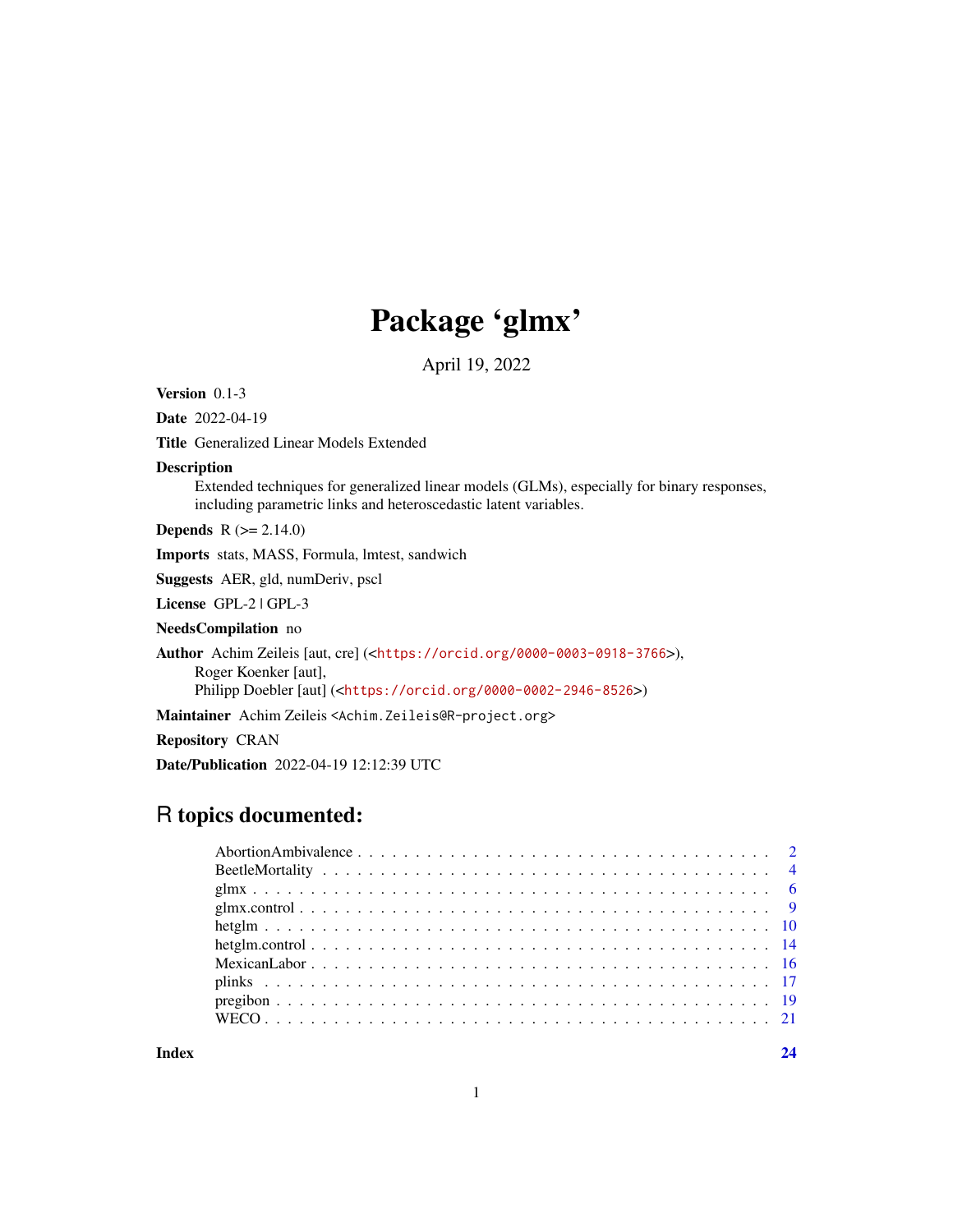<span id="page-1-0"></span>AbortionAmbivalence *American Ambivalence towards Abortion Policy*

#### **Description**

Data about attitudes towards abortion policy in the US. Cross-section data from the US General Social Survey 1982 with oversample of African American respondents.

#### Usage

```
data("AbortionAmbivalence")
```
#### Format

A data frame containing 1860 observations on 20 variables.

- health factor. Answer to the question: Please tell me whether or not you think it should be possible for a pregnant woman to obtain a legal abortion if the woman's own health is seriously endangered by the pregnancy?
- **rape** factor. Answer to the question: Please tell me whether or not you think it should be possible for a pregnant woman to obtain a legal abortion if she became pregnant as a result of rape?
- defect factor. Answer to the question: Please tell me whether or not you think it should be possible for a pregnant woman to obtain a legal abortion if there is a strong chance of serious defect in the baby?
- poor factor. Answer to the question: Please tell me whether or not you think it should be possible for a pregnant woman to obtain a legal abortion if the family has a very low income and cannot afford any more children?
- nomore factor. Answer to the question: Please tell me whether or not you think it should be possible for a pregnant woman to obtain a legal abortion if she is married and does not want any more children?
- single factor. Answer to the question: Please tell me whether or not you think it should be possible for a pregnant woman to obtain a legal abortion if she is not married and does not want to marry the man?
- any factor. Answer to the question: Please tell me whether or not you think it should be possible for a pregnant woman to obtain a legal abortion if the woman wants it for reason?
- ethnicity factor indicating ethnicity. Is the individual African-American ("afam") or not ("other")?
- gender factor indicating gender.
- religion factor indicating religious preference ("catholic" or "other").
- religiousness Religious intensity as coded by Alvarez and Brehm (1995).
- religiousness2 Religious intensity in an alternative coding suggested by Altman and McDonald (1995).
- church Numeric coding of frequency of attending church.
- erameans factor. Answer to the question: Do you understand what the Equal Rights Amendment (ERA) means?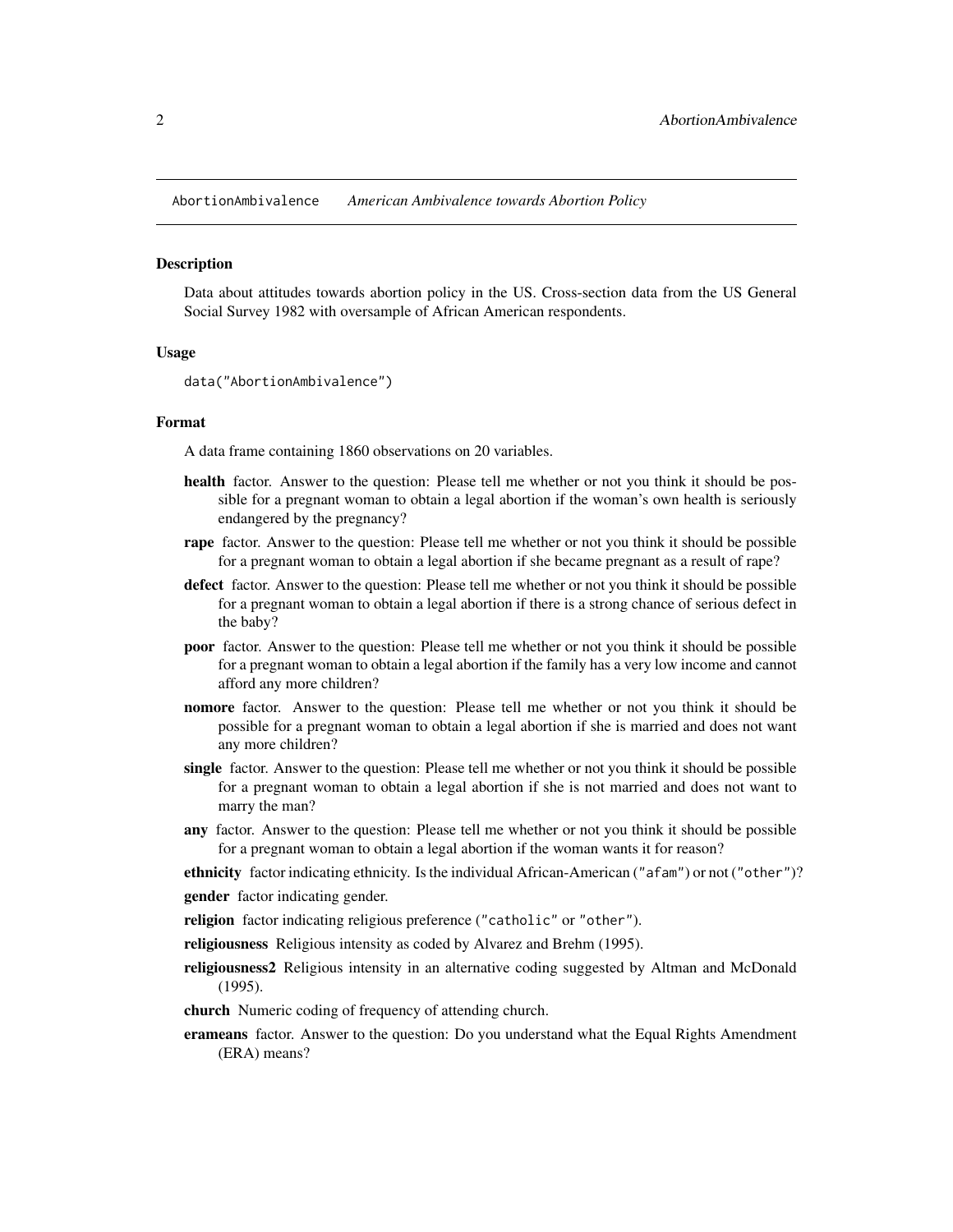<span id="page-2-0"></span>erasupport Intensity of support for ERA.

pros Number of arguments in favor of abortion named by the subject.

cons Number of arguments against abortion named by the subject.

importance Numeric coding of subjective importance of abortion issue.

information Numeric coding of self-assessment of information on abortion issue available to the subject.

firmness Numeric coding of subjective firmness of opinion on abortion.

### **Details**

The data were prepared and analyzed by Alvarez and Brehm (1995). A detailed discussion of the variables is provided in their Appendix A and the model is developed in their Section 3.

The data were reanalyzed by Altman and McDonald (2003) with focus on numerical accuracy and by Keele and Park (2006) with focus on interpretability.

#### Source

Online supplements to Altman and McDonald (2003). doi: [10.1093/pan/mpg016](https://doi.org/10.1093/pan/mpg016)

#### References

Altman M, McDonald MP (2003). "Replication with Attention to Numerical Accuracy." *Political Analysis*, 11, 302–307.

Alvarez RM, Brehm J (1995). "American Ambivalence towards Abortion Policy: Development of a Heteroskedastic Probit Model of Competing Values." *American Journal of Political Science*, 39(4), 1055–1082.

Keele LJ, Park DK (2006). *Ambivalent about Ambivalence: A Re-Examination of Heteroskedastic Probit Models.* Unpublished manuscript.

### See Also

[hetglm](#page-9-1)

#### Examples

```
data("AbortionAmbivalence")
```

```
## first model for mother's health
ab_health <- hetglm(
 health ~ ethnicity + gender + religion + religiousness + church + erameans + erasupport |
 pros * cons + importance + information + firmness, data = AbortionAmbivalence)
summary(ab_health)
```

```
## corresponding model with analytical gradients but numerical Hessian
ab_health2 <- update(ab_health, method = "BFGS", hessian = TRUE)
summary(ab_health2)
```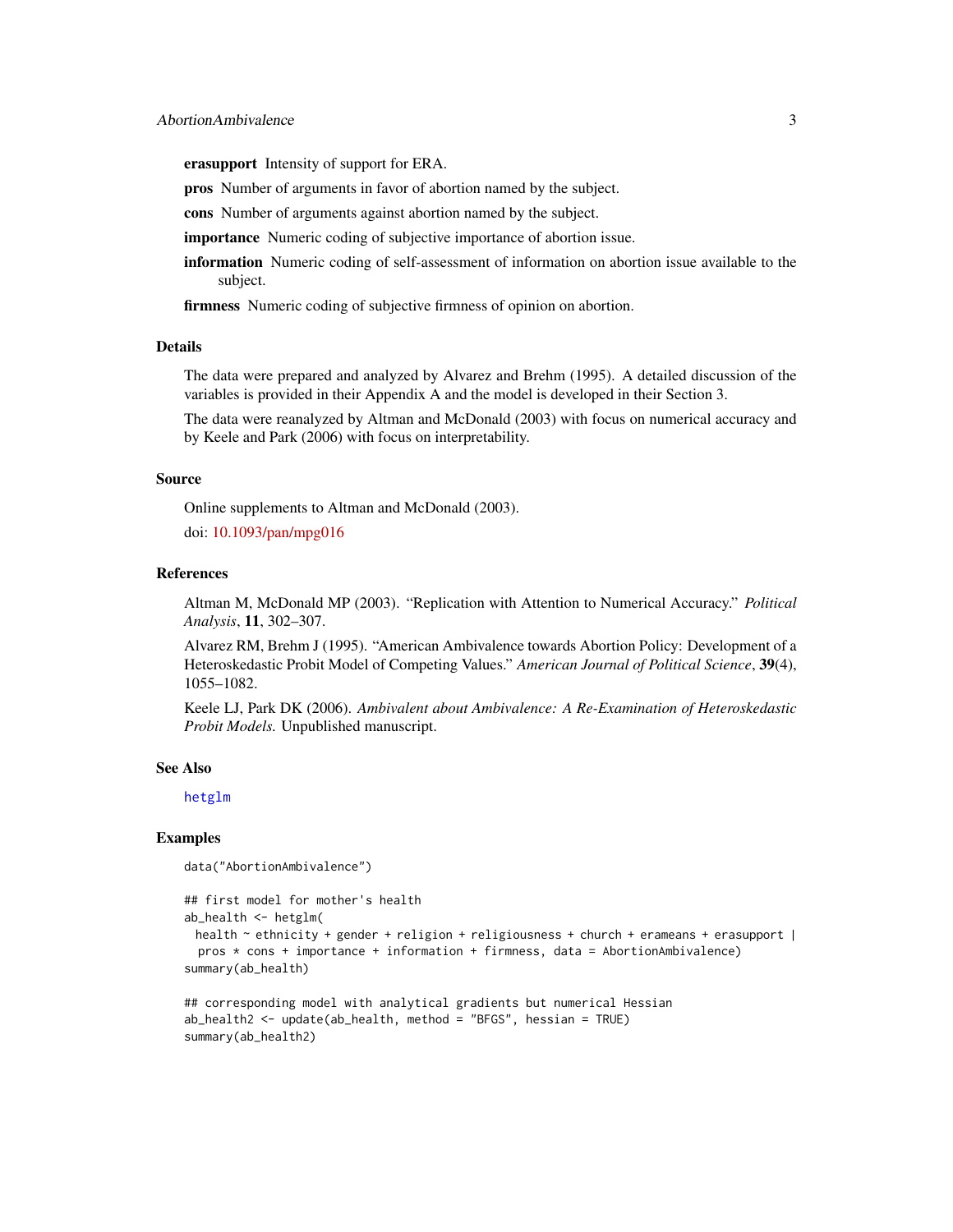```
## Alvarez and Brehm (1995), Table 1, p. 1069
## (see also Altman and McDonald, 2003, Supplement, Tables 4-10)
tab1 <- sapply(names(AbortionAmbivalence)[1:7], function(x) {
 f <- as.formula(paste(x,
    "~ ethnicity + gender + religion + religiousness + church + erameans + erasupport",
    "| pros * cons + importance + information + firmness"))
 f0 <- as.formula(paste(x, "~ 1"))
 m <- hetglm(f, data = AbortionAmbivalence)
 m0 <- hetglm(f0, data = model.frame(m))
 c(Percent_yes = as.vector(100 * prop.table(table(AbortionAmbivalence[[x]]))["yes"]),
    coef(m)[c(1:10, 14, 11:13)],
   Heteroscedasticity = as.vector(summary(m)$lrtest[1]),
   N = nobs(m),
    Goodness_of_fit = 2 * as.vector(logLik(m) - logLik(m0))
 )
})
round(tab1, digits = 2)
if(require("AER")) {
## compare Wald tests with different types of standard errors
coeftest(ab_health)
coeftest(ab_health2)
coeftest(ab_health, vcov = sandwich)
coeftest(ab_health2, vcov = sandwich)
coeftest(ab_health, vcov = vcovOPG)
coeftest(ab_health2, vcov = vcovOPG)
ab_health_tstat <- cbind(
  "A-Info" = coefficients(ab_health)[,3],"N-Info" = coeftest(ab\_health2)[,3],"A-Sandwich" = coeftest(ab_health, vcov = sandwich)[,3],
 "N-Sandwich" = coeffest(ab\_health2, vcov = sandwich)[,3],"A-OPG" = coeftest(ab\_health, vcov = vcovOPG)[,3],N-OPG'' = coeftest(ab_health2, vcov = vcovOPG)[,3]
\lambdaround(ab_health_tstat, digits = 3)
}
```
BeetleMortality *Bliss (1935) Beetle Mortality Data*

#### **Description**

Mortality of adult flour beetle after five hours' exposure to gaseous carbon disulphide.

#### Usage

```
data("BeetleMortality")
```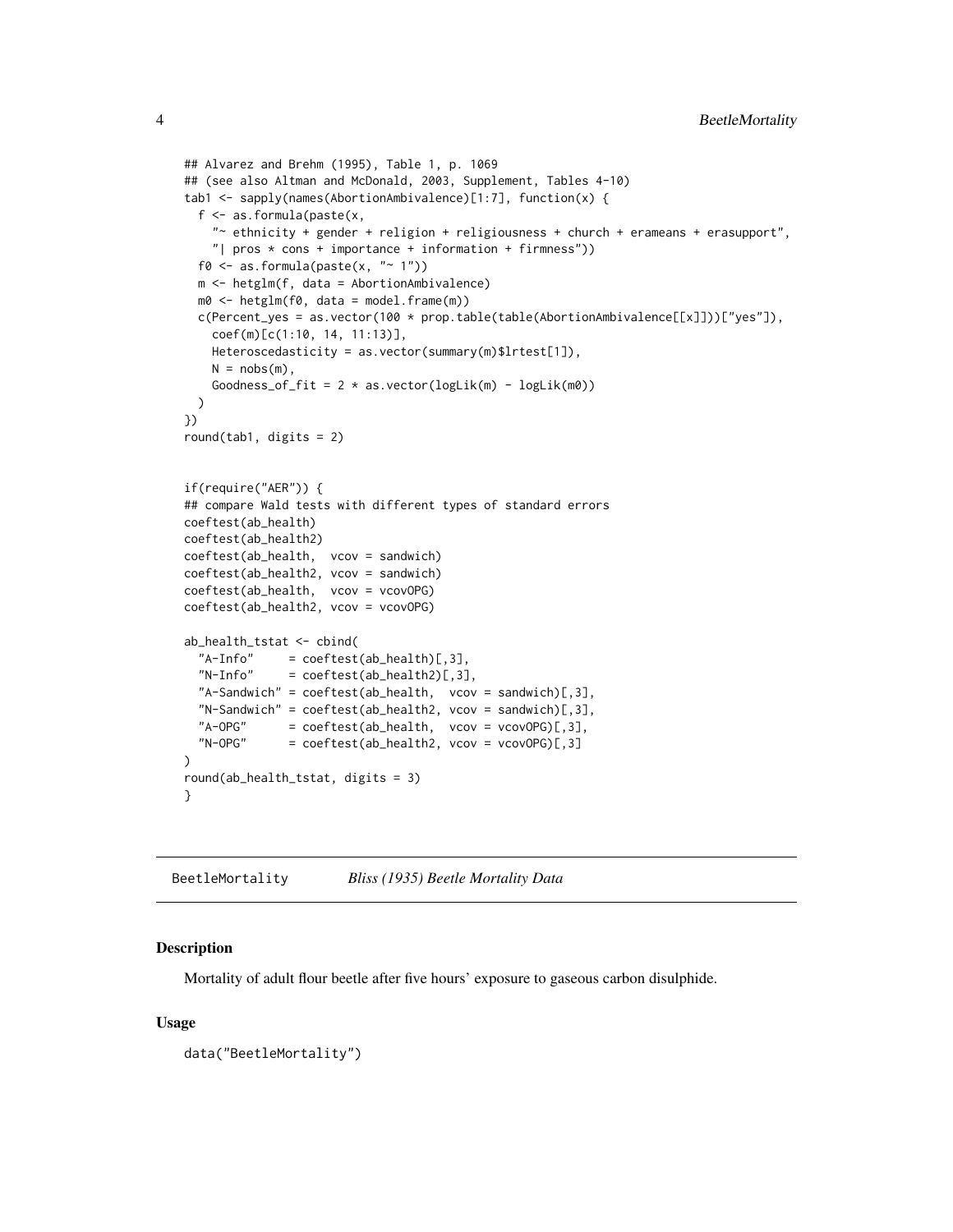# BeetleMortality 5

#### Format

A data frame containing 8 observations on 3 variables.

dose numeric.  $log_{10}$  dose.

died integer. Number killed.

n integer. Number exposed.

### **Details**

The data originates from Bliss (1935) and has been reanalyzed frequently.

#### Source

Bliss CI (1935). "The Calculation of the Dosage-Mortality Curve." *Annals of Applied Biology*, 22, 134–167.

#### References

Aranda-Ordaz F (1981). "On Two Families of Transformations to Additivity for Binary Response Data." *Biometrika*, 68, 357–363.

Hauck W (1990). "Choice of Scale and Asymmetric Logistic Models." *Biometrical Journal*, 32, 79–86

Prentice RL (1976). "A Generalization of the Probit and Logit Methods for Dose Response Curves." *Biometrics*, 38, 761–768.

Pregibon D (1980). "Goodness of Link Tests for Generalized Linear Models." *Journal of the Royal Statistical Society C*, 29, 15–23.

#### Examples

```
## data
data("BeetleMortality", package = "glmx")
## various standard binary response models
m <- lapply(c("logit", "probit", "cloglog"), function(type)
 glm(cbind(died, n - died) ~ does, data = BeetleMortality, family = binomial(link = type)))## visualization
plot(I(died/n) ~ ~ does, data = BeetleMortality)lines(fitted(m[[1]]) \sim dose, data = BeetleMortality, col = 2)
lines(fitted(m[[2]]) \sim dose, data = BeetleMortality, col = 3)
lines(fitted(m[[3]]) \sim dose, data = BeetleMortality, col = 4)
```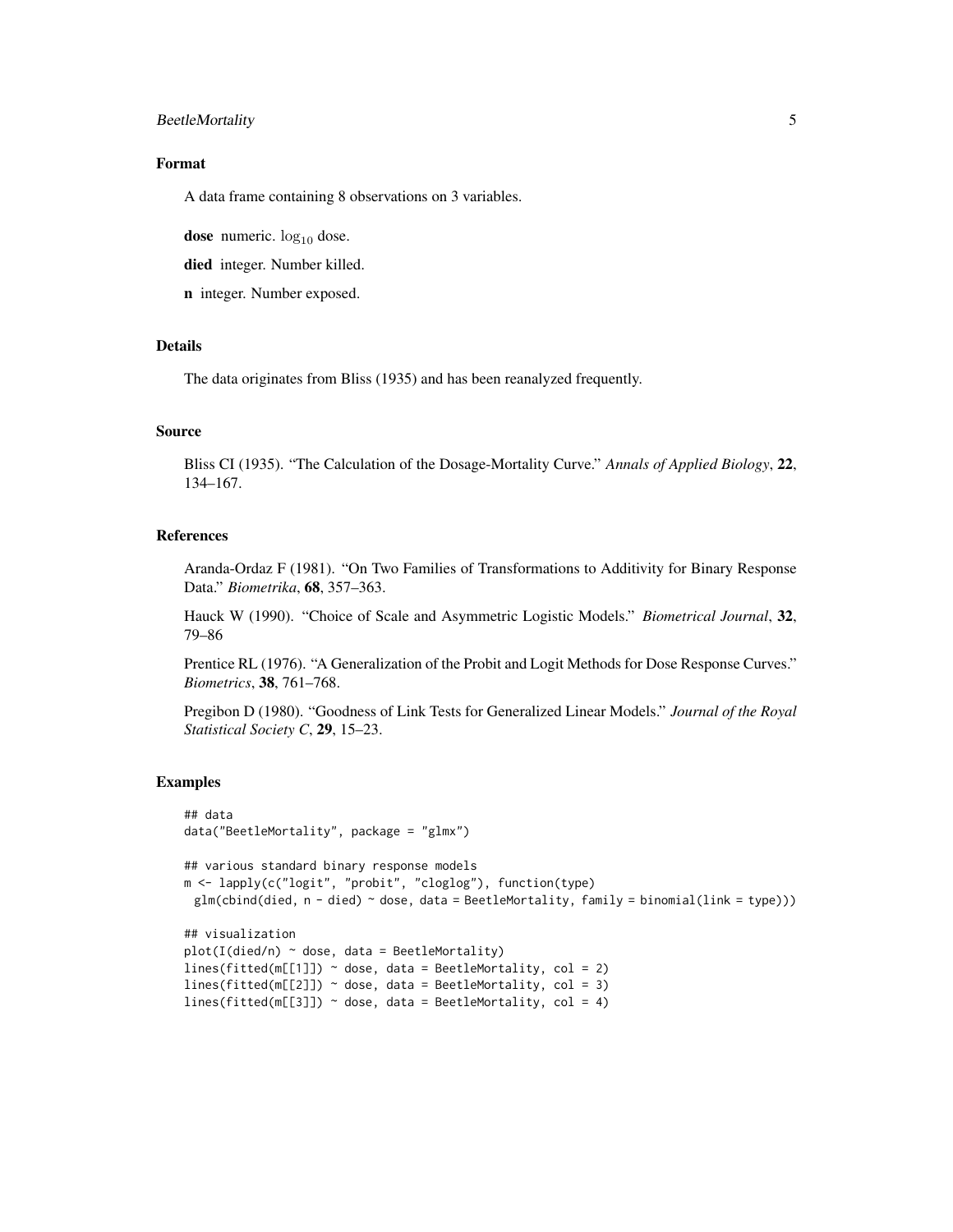#### <span id="page-5-1"></span><span id="page-5-0"></span>Description

Estimation of generalized linear models with extra parameters, e.g., parametric links, or families with additional parameters (such as negative binomial).

#### Usage

```
glmx(formula, data, subset, na.action, weights, offset,
  family = negative.binomial, xlink = "log", control = glmx.control(...),model = TRUE, y = TRUE, x = FALSE, ...)
```

```
glmx.fit(x, y, weights = NULL, offset = NULL,family = negative.binomial, xlink = "log", control = glmx.control())
```
#### Arguments

| formula                  | symbolic description of the model.                                                                                                                                                                                 |
|--------------------------|--------------------------------------------------------------------------------------------------------------------------------------------------------------------------------------------------------------------|
| data, subset, na. action |                                                                                                                                                                                                                    |
|                          | arguments controlling formula processing via model. frame.                                                                                                                                                         |
| weights                  | optional numeric vector of case weights.                                                                                                                                                                           |
| offset                   | optional numeric vector(s) with an a priori known component to be included in<br>the linear predictor.                                                                                                             |
| family                   | function that returns a "family" object, i.e., family(x) needs to be a "family"<br>object when x is the numeric vector of extra parameters (by default assumed to<br>be 1-dimensional).                            |
| xlink                    | link object or a character that can be passed to make. Link. It should link the<br>extra parameters to real parameters.                                                                                            |
| control                  | a list of control arguments as returned by glmx.control.                                                                                                                                                           |
| model, $y$ , $x$         | logicals. If TRUE the corresponding components of the fit (model frame, re-<br>sponse, model matrix) are returned. For glmx. fit, x should be a numeric re-<br>gressor matrix and y should be the response vector. |
| $\cdot$                  | control arguments.                                                                                                                                                                                                 |

### Details

The function glmx is a convenience interface that estimates generalized linear models (GLMs) with extra parameters. Examples would be binary response models with parametric link functions or count regression using a negative binomial family (which has one additional parameter).

Hence, glmx needs a family argument which is a family-generating function depending on one numeric argument for the extra parameters. Then, either profile-likelihood methods can be used for optimizing the extra parameters or all parameters can be optimized jointly.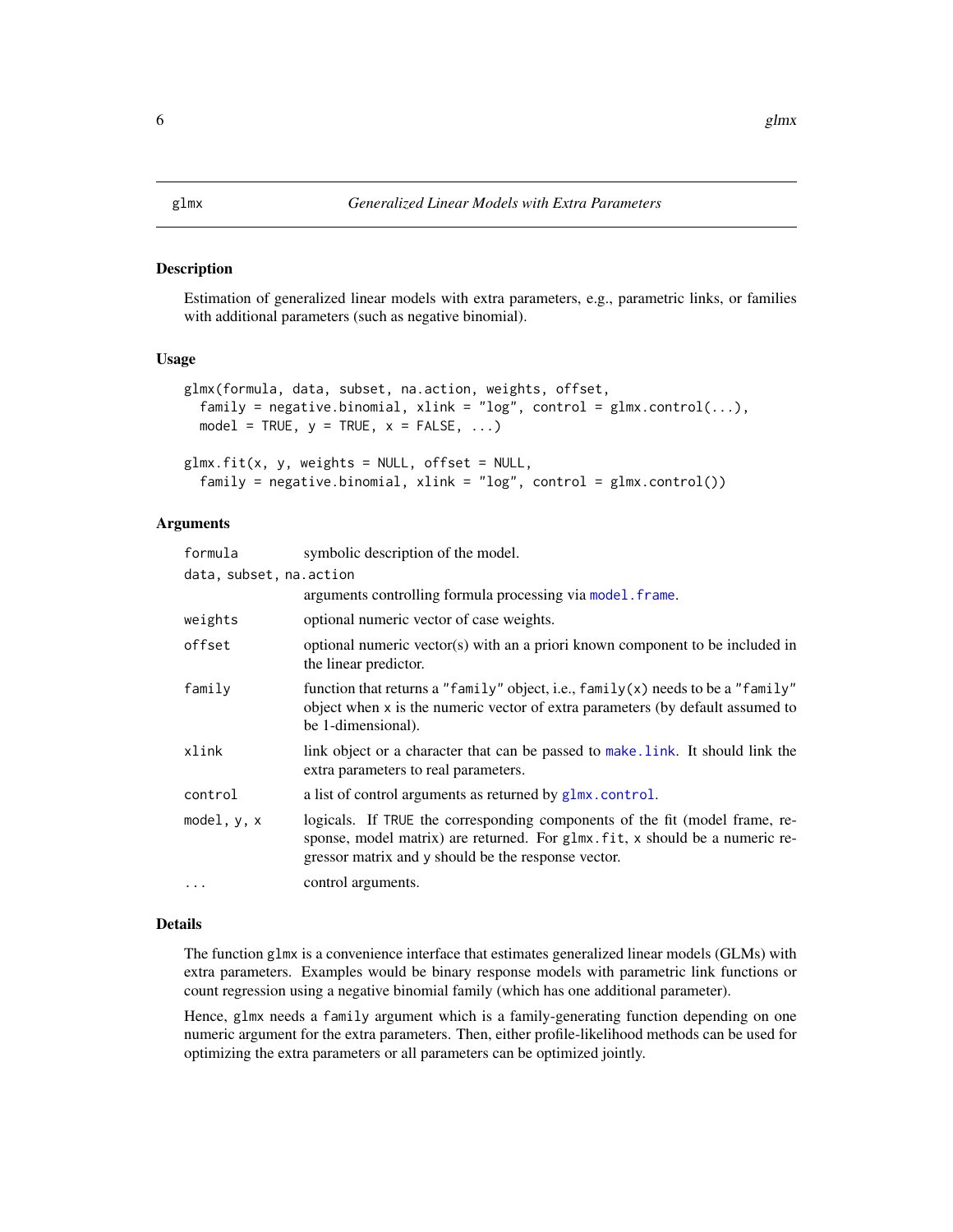#### <span id="page-6-0"></span>glmx  $\sim$  7

If the generated family contains a list element loglik.extra for the derivative of the log-likelihood with respect to the extra parameters (i.e., score/gradient contributions), then this is used in the optimization process. This should be a function(y,mu,extra) depending on the observed response y, the estimated mean mu, and the extra parameters.

# Value

glmx returns an object of class "glmx", i.e., a list with components as follows. glmx.fit returns an unclassed list with components up to converged.

| coefficients  | a list with elements "glm" and "extra" containing the coefficients from the<br>respective models,                                                                           |
|---------------|-----------------------------------------------------------------------------------------------------------------------------------------------------------------------------|
| residuals     | a vector of deviance residuals,                                                                                                                                             |
| fitted.values | a vector of fitted means,                                                                                                                                                   |
| optim         | list of optim outputs for maximizing the "profile" and "full" log-likelihood,<br>respectively,                                                                              |
| weights       | the weights used (if any),                                                                                                                                                  |
| offset        | the list of offset vectors used (if any),                                                                                                                                   |
| n             | number of observations,                                                                                                                                                     |
| nobs          | number of observations with non-zero weights,                                                                                                                               |
| df            | number of estimated parameters,                                                                                                                                             |
| loglik        | log-likelihood of the fitted model,                                                                                                                                         |
| dispersion    | estimate of the dispersion parameter (if any),                                                                                                                              |
| <b>VCOV</b>   | covariance matrix of all parameters in the model,                                                                                                                           |
| family        | a list with elements "glm" and "extra" where the former contains the "family"<br>object at the optimal extra parameters and the latter the family-generating func-<br>tion, |
| xlink         | the link object for the extra parameters,                                                                                                                                   |
| control       | control options used,                                                                                                                                                       |
| converged     | logical indicating successful convergence of optim,                                                                                                                         |
| call          | the original function call,                                                                                                                                                 |
| formula       | the formula,                                                                                                                                                                |
| terms         | the terms object for the model,                                                                                                                                             |
| levels        | the levels of the categorical regressors,                                                                                                                                   |
| contrasts     | the contrasts corresponding to levels,                                                                                                                                      |
| model         | the full model frame (if model = TRUE),                                                                                                                                     |
| у             | the response vector (if $y = TRUE$ ),                                                                                                                                       |
| х             | the model matrix (if $x = TRUE$ ).                                                                                                                                          |

# See Also

[glmx.control](#page-8-1), [hetglm](#page-9-1)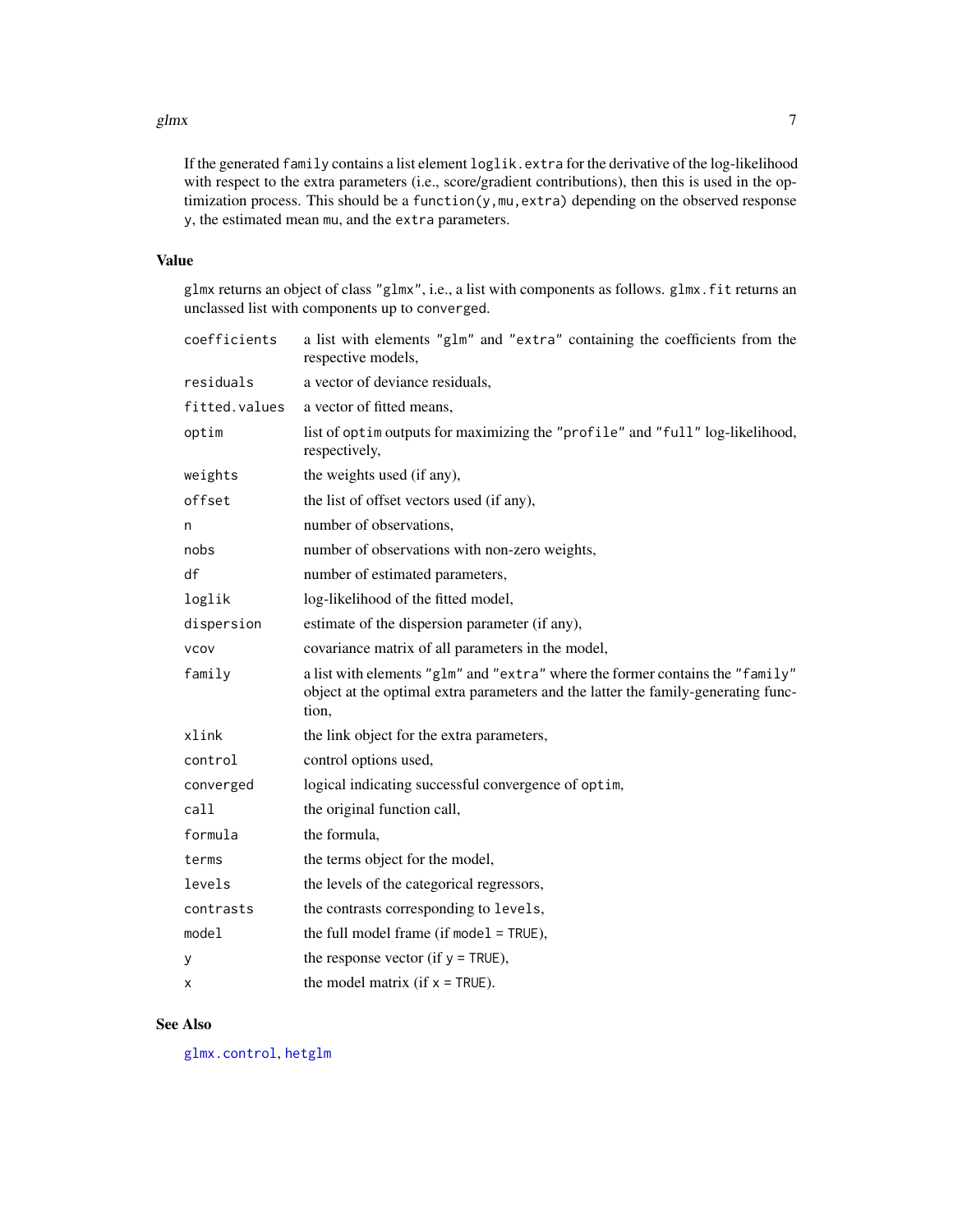#### Examples

```
## artificial data from geometric regression
set.seed(1)
d \leq - data.frame(x = runif(200, -1, 1))
d$y <- rnbinom(200, mu = exp(0 + 3 \times d$x), size = 1)
### negative binomial regression ###
## negative binomial regression via glmx
if(require("MASS")) {
m_nhb1 <- glmx(y ~ x, data = d,
  family = negative.binomial, xlink = "log", xstart = \emptyset)
summary(m_nb1)
## negative binomial regression via MASS::glm.nb
m_n b2 \leq glm.nb(y \sim x, data = d)summary(m_nb2)
## comparison
if(require("lmtest")) {
logLik(m_nb1)
logLik(m_nb2)
coeftest(m_nb1)
coeftest(m_nb2)
exp(coef(m_nb1, model = "extra"))
m_nb2$theta
exp(coeff(m_nh1, model = "extra")) * sqrt(vcov(m_nh1, model = "extra"))m_nb2$SE.theta
}}
## if the score (or gradient) contribution of the extra parameters
## is supplied, then estimation can be speeded up:
negbin <- function(theta) {
  fam <- negative.binomial(theta)
  fam$loglik.extra <- function(y, mu, theta) digamma(y + theta) - digamma(theta) +
    log(theta) + 1 - log(mu + theta) - (y + theta)/(mu + theta)fam
}
m_nhb3 <- glmx(y ~ x, data = d,
  family = negbin, xlink = "log", xstart = \theta, profile = FALSE)
all.equal(coef(m_nb1), coef(m_nb3), tolerance = 1e-7)
### censored negative binomial hurdle regression (0 vs. > 0) ###
## negative binomial zero hurdle part via glmx
nbbin <- function(theta) binomial(link = nblogit(theta))
m_{h}hnb1 <- glmx(factor(y > 0) ~ x, data = d,
  family = nbbin, xlink = "log", xstart = \emptyset)
summary(m_hnb1)
```
## negative binomial hurdle regression via pscl::hurdle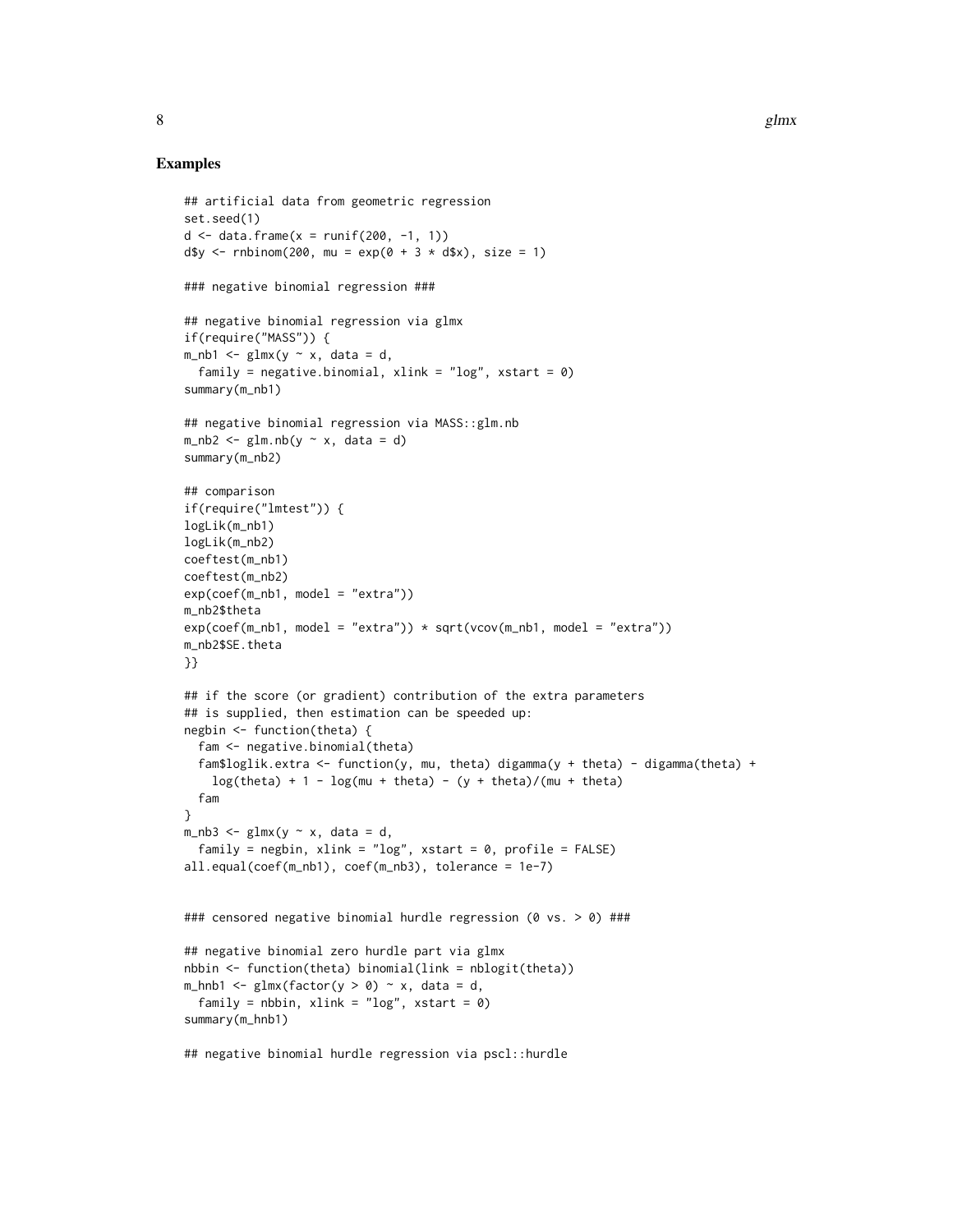# <span id="page-8-0"></span>glmx.control 9

```
## (see only zero hurdle part)
if(require("pscl")) {
m_hnb2 \leq hurdle(y \leq x, data = d, dist = "negbin", zero dist = "negbin")summary(m_hnb2)
}
```
<span id="page-8-1"></span>glmx.control *Control Parameters for GLMs with Extra Parameters*

#### Description

Various parameters that control fitting of generalized linear models with extra parameters using [glmx](#page-5-1).

#### Usage

```
glmx.control(profile = TRUE, nuisance = FALSE,
 start = NULL, xstart = NULL, hessian = TRUE, method = "BFGS",
  epsilon = 1e-8, maxit = c(500, 25), trace = FALSE,
  reltol = .Machine$double.eps^(1/1.2), ...)
```
# Arguments

| profile          | logical. Should the extra parameters be optimized via profile likelihood (or via<br>the full likelihood of all parameters)?                                                                                                                                                      |
|------------------|----------------------------------------------------------------------------------------------------------------------------------------------------------------------------------------------------------------------------------------------------------------------------------|
| nuisance         | logical. Should the extra parameters be treated as nuisance parameters (i.e.,<br>suppressed in subsequent output)?                                                                                                                                                               |
| start            | an optional vector with starting values for the GLM coefficients.                                                                                                                                                                                                                |
| xstart           | an optional vector with starting values for the extra parameter(s). Must be sup-<br>plied if there is more than one extra parameter.                                                                                                                                             |
| hessian          | logical or character. Should the hessian be computed to estimate the covariance<br>matrix? If character, hessian can be either "none", "optim" or "numDeriv".<br>The default is the hessian from optimbut alternatively hessian from the <b>numDeriv</b><br>package can be used. |
| method           | characters string specifying the method argument passed to optim.                                                                                                                                                                                                                |
| epsilon          | numeric convergance tolerance passed to glm.control.                                                                                                                                                                                                                             |
| maxit            | integer specifying the maxit argument (maximal number of iterations) passed<br>to optim and glm. control. Can also be a vector of length 2.                                                                                                                                      |
| trace            | logical or integer controlling whether tracing information on the progress of the<br>optimization should be produced (passed to optim, and glm. control). Can also<br>be a vector of length 2.                                                                                   |
| $reltol, \ldots$ | arguments passed to optim.                                                                                                                                                                                                                                                       |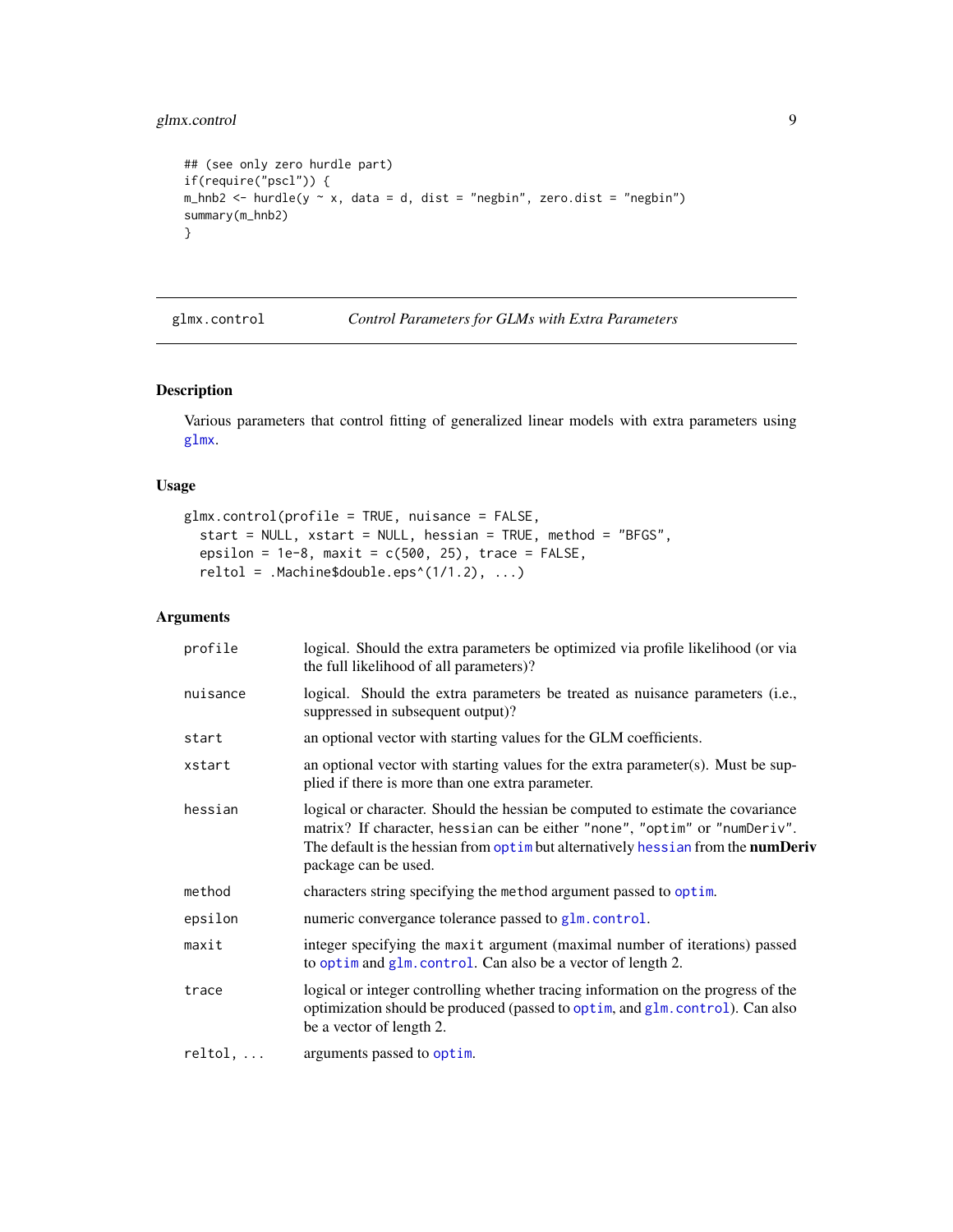# Details

All parameters in  $g1mx$  are estimated by maximum likelihood using [optim](#page-0-0) with control options set in [glmx.control](#page-8-1). Either the parameters can be found by only optimizing over the extra parameters (and then using  $g \, \text{l} \, \text{m}$ . fit to estimate the GLM coefficients), or alternatively all parameters can be optimized simultaneously. Covariances are derived numerically using the Hessian matrix returned by [optim](#page-0-0).

# Value

A list with the arguments specified.

#### See Also

[glmx](#page-5-1)

<span id="page-9-1"></span>

hetglm *Heteroscedastic Binary Response GLMs*

# Description

Fit heteroscedastic binary response models via maximum likelihood.

#### Usage

```
hetglm(formula, data, subset, na.action, weights, offset,
  family = binomial(link = "probit"),link.scale = c("log", "sqrt", "identity"),
  control = <math>height.outrol(...)</math>,model = TRUE, y = TRUE, x = FALSE, ...)
```

```
hetslm.fit(x, y, z = NULL, weights = NULL, offset = NULL,family = binomial(), link.scale = "log", control = hetglm.control())
```
#### Arguments

| formula                  | symbolic description of the model (of type $y \sim x$ or $y \sim x$   z; for details see                  |
|--------------------------|-----------------------------------------------------------------------------------------------------------|
|                          | below).                                                                                                   |
| data, subset, na. action |                                                                                                           |
|                          | arguments controlling formula processing via model. frame.                                                |
| weights                  | optional numeric vector of case weights.                                                                  |
| offset                   | optional numeric vector(s) with an a priori known component to be included in<br>the linear predictor(s). |
| family                   | family object (including the link function of the mean model).                                            |
| link.scale               | character specification of the link function in the latent scale model.                                   |
| control                  | a list of control arguments specified via hetglm.control.                                                 |

<span id="page-9-0"></span>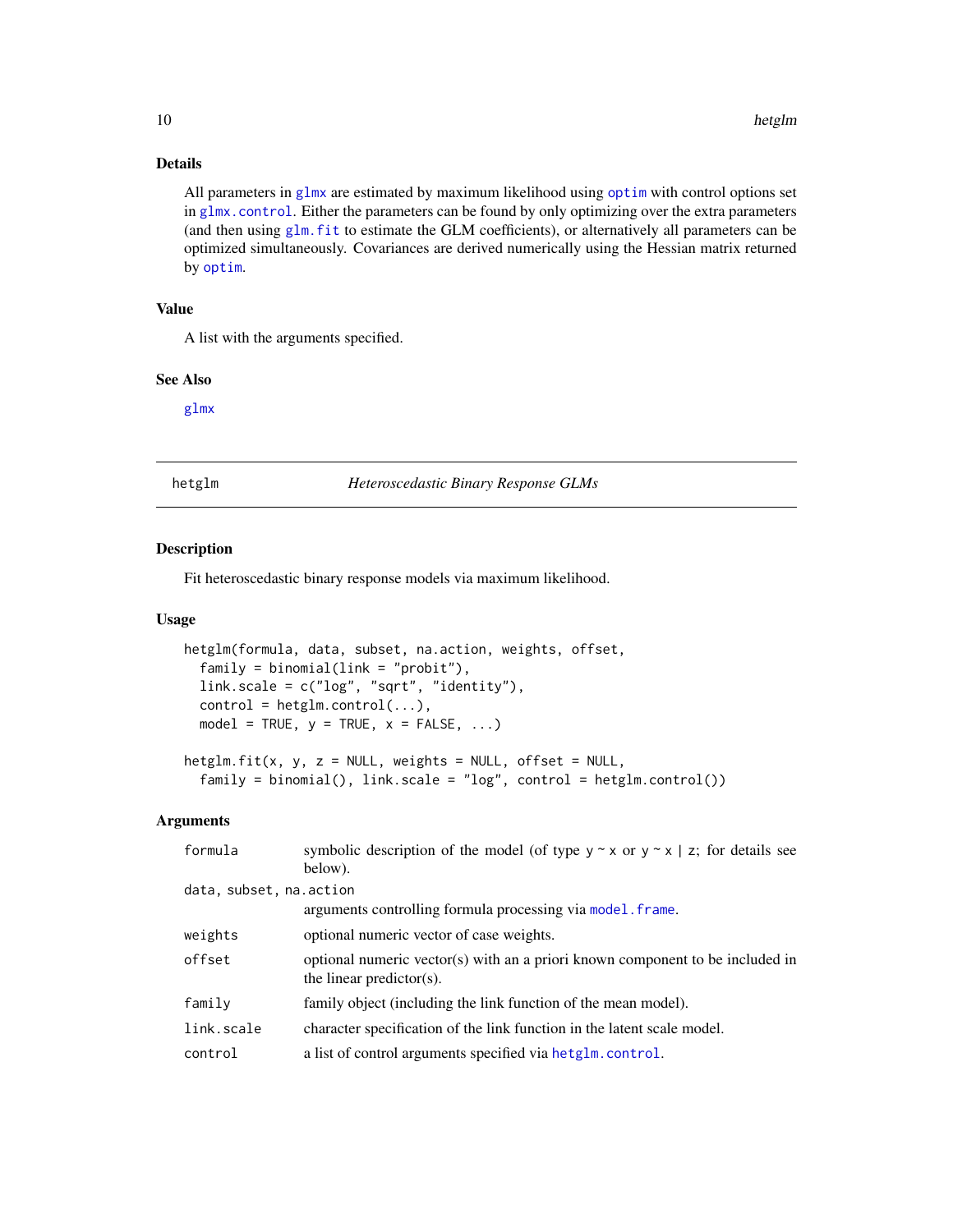#### <span id="page-10-0"></span>hetglm 11

| model, y, x | logicals. If TRUE the corresponding components of the fit (model frame, re-<br>sponse, model matrix) are returned. For hetglm. fit, x should be a numeric<br>regressor matrix and y should be the numeric response vector (with values in<br>$(0,1)$ ). |
|-------------|---------------------------------------------------------------------------------------------------------------------------------------------------------------------------------------------------------------------------------------------------------|
| z           | numeric matrix. Regressor matrix for the precision model, defaulting to an in-<br>tercept only.                                                                                                                                                         |
| $\cdots$    | arguments passed to hetglm.control.                                                                                                                                                                                                                     |

# Details

A set of standard extractor functions for fitted model objects is available for objects of class "hetglm", including methods to the generic functions [print](#page-0-0), [summary](#page-0-0), [coef](#page-0-0), [vcov](#page-0-0), [logLik](#page-0-0), [residuals](#page-0-0), [predict](#page-0-0), [terms](#page-0-0), [update](#page-0-0), [model.frame](#page-0-0), [model.matrix](#page-0-0), [estfun](#page-0-0) and [bread](#page-0-0) (from the sandwich package), and [coeftest](#page-0-0) (from the lmtest package).

#### Value

hetglm returns an object of class "hetglm", i.e., a list with components as follows. hetglm.fit returns an unclassed list with components up to converged.

| coefficients  | a list with elements "mean" and "scale" containing the coefficients from the<br>respective models, |
|---------------|----------------------------------------------------------------------------------------------------|
| residuals     | a vector of raw residuals (observed - fitted),                                                     |
| fitted.values | a vector of fitted means,                                                                          |
| optim         | output from the optimical for maximizing the log-likelihood,                                       |
| method        | the method argument passed to the optim call,                                                      |
| control       | the control arguments passed to the optimicall,                                                    |
| start         | the starting values for the parameters passed to the optim call,                                   |
| weights       | the weights used (if any),                                                                         |
| offset        | the list of offset vectors used (if any),                                                          |
| n             | number of observations,                                                                            |
| nobs          | number of observations with non-zero weights,                                                      |
| df.null       | residual degrees of freedom in the homoscedastic null model,                                       |
| df.residual   | residual degrees of freedom in the fitted model,                                                   |
| loglik        | log-likelihood of the fitted model,                                                                |
| loglik.null   | log-likelihood of the homoscedastic null model,                                                    |
| dispersion    | estimate of the dispersion parameter (if any),                                                     |
| <b>VCOV</b>   | covariance matrix of all parameters in the model,                                                  |
| family        | the family object used,                                                                            |
| link          | a list with elements "mean" and "scale" containing the link objects for the<br>respective models,  |
| converged     | logical indicating successful convergence of optim,                                                |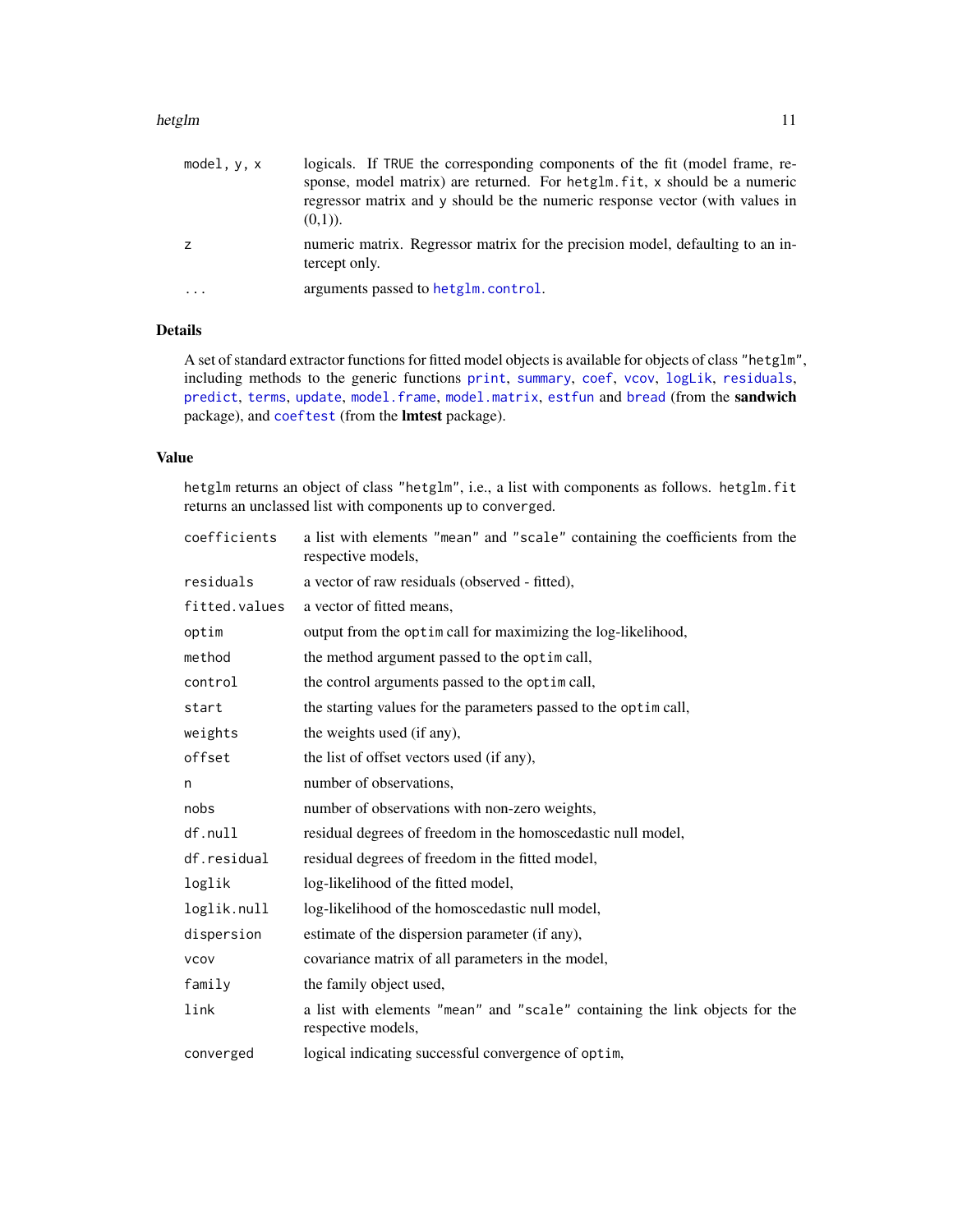<span id="page-11-0"></span>

| call      | the original function call,                                                                                             |
|-----------|-------------------------------------------------------------------------------------------------------------------------|
| formula   | the original formula,                                                                                                   |
| terms     | a list with elements "mean", "scale" and "full" containing the terms objects<br>for the respective models,              |
| levels    | a list with elements "mean", "scale" and "full" containing the levels of the<br>categorical regressors,                 |
| contrasts | a list with elements "mean" and "scale" containing the contrasts corresponding<br>to levels from the respective models, |
| model     | the full model frame (if model $=$ TRUE),                                                                               |
| у         | the response vector (if $y = TRUE$ ).                                                                                   |
| x         | a list with elements "mean" and "scale" containing the model matrices from<br>the respective models (if $x = TRUE$ ).   |

# See Also

[Formula](#page-0-0)

# Examples

```
## Generate artifical binary data from a latent
## heteroscedastic normally distributed variable
set.seed(48)
n <- 200
x \le - rnorm(n)ystar \leq -1 + x + \text{norm}(n, \text{sd} = \exp(x))y \le- factor(ystar > 0)
## visualization
par(mfrow = c(1, 2))plot(ystar \sim x, main = "latent")
abline(h = 0, 1ty = 2)plot(y \sim x, \text{ main} = "observed")## model fitting of homoscedastic model (m0a/m0b)
## and heteroscedastic model (m)
m0a \leftarrow glm(y \sim x, family = binomial(link = "probit")m0b <- hetglm(y ~ x | 1)
m \le -h_{\text{etglm}}(y \sim x)## coefficient estimates
cbind(heteroscedastic = coef(m),
  homoscedastic = c(coef(m0a), 0))
## summary of correct heteroscedastic model
summary(m)
```
## Generate artificial binary data with a single binary regressor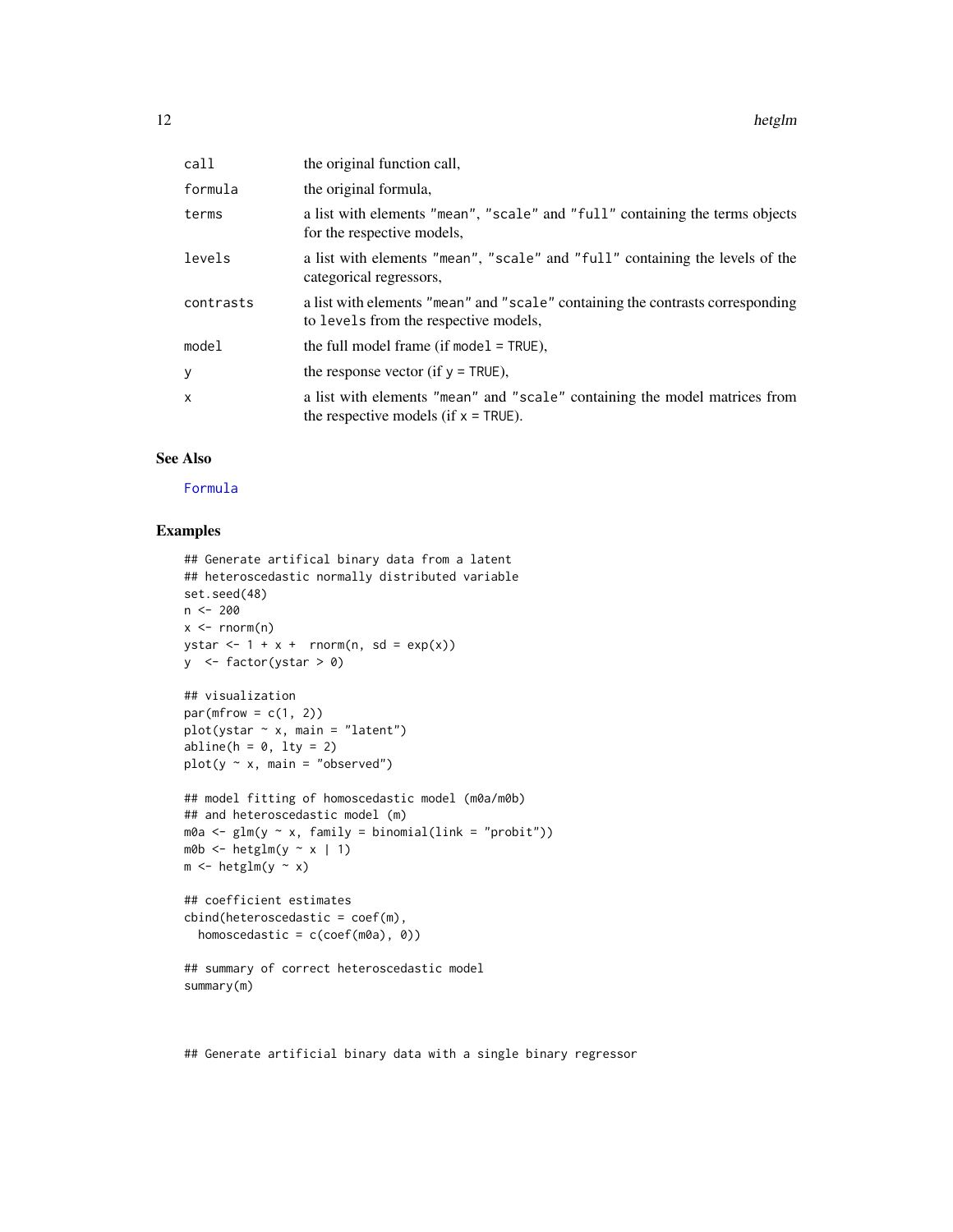#### hetglm and the state of the state of the state of the state of the state of the state of the state of the state of the state of the state of the state of the state of the state of the state of the state of the state of the

```
## driving the heteroscedasticity in a model with two regressors
set.seed(48)
n <- 200
x \leq -rnorm(n)z \le rnorm(n)
a \leftarrow factor(sample(1:2, n, replace = TRUE))ystar <- 1 + c(0, 1)[a] + x + z + rnorm(n, sd = c(1, 2)[a])
y \le- factor(ystar > 0)
## fit "true" heteroscedastic model
m1 <- hetglm(y \sim a + x + z | a)
## fit interaction model
m2 \leq - \text{hetglm}(y \sim a/(x + z) + 1)## although not obvious at first sight, the two models are
## nested. m1 is a restricted version of m2 where the following
## holds: a1:x/a2:x == a1:z/a2:z
if(require("lmtest")) lrtest(m1, m2)
## both ratios are == 2 in the data generating process
c(x = coef(m2)[3]/coef(m2)[4], z = coef(m2)[5]/coef(m2)[6])if(require("AER")) {
## Labor force participation example from Greene
## (5th edition: Table 21.3, p. 682)
## (6th edition: Table 23.4, p. 790)
## data (including transformations)
data("PSID1976", package = "AER")
PSID1976$kids <- with(PSID1976, factor((youngkids + oldkids) > 0,
  levels = c(FALSE, TRUE), labels = c("no", "yes"))PSID1976$fincome <- PSID1976$fincome/10000
## Standard probit model via glm()
lfp0a <- glm(participation \sim age + I(age^2) + fincome + education + kids,
  data = PSID1976, family = binomial(link = "probability")## Standard probit model via hetglm() with constant scale
lfp0b <- hetglm(participation \sim age + I(age^2) + fincome + education + kids | 1,
  data = PSID1976)
## Probit model with varying scale
lfp1 <- hetglm(participation \sim age + I(age\sim2) + fincome + education + kids | kids + fincome,
  data = PSID1976)
## Likelihood ratio and Wald test
lrtest(lfp0b, lfp1)
waldtest(lfp0b, lfp1)
```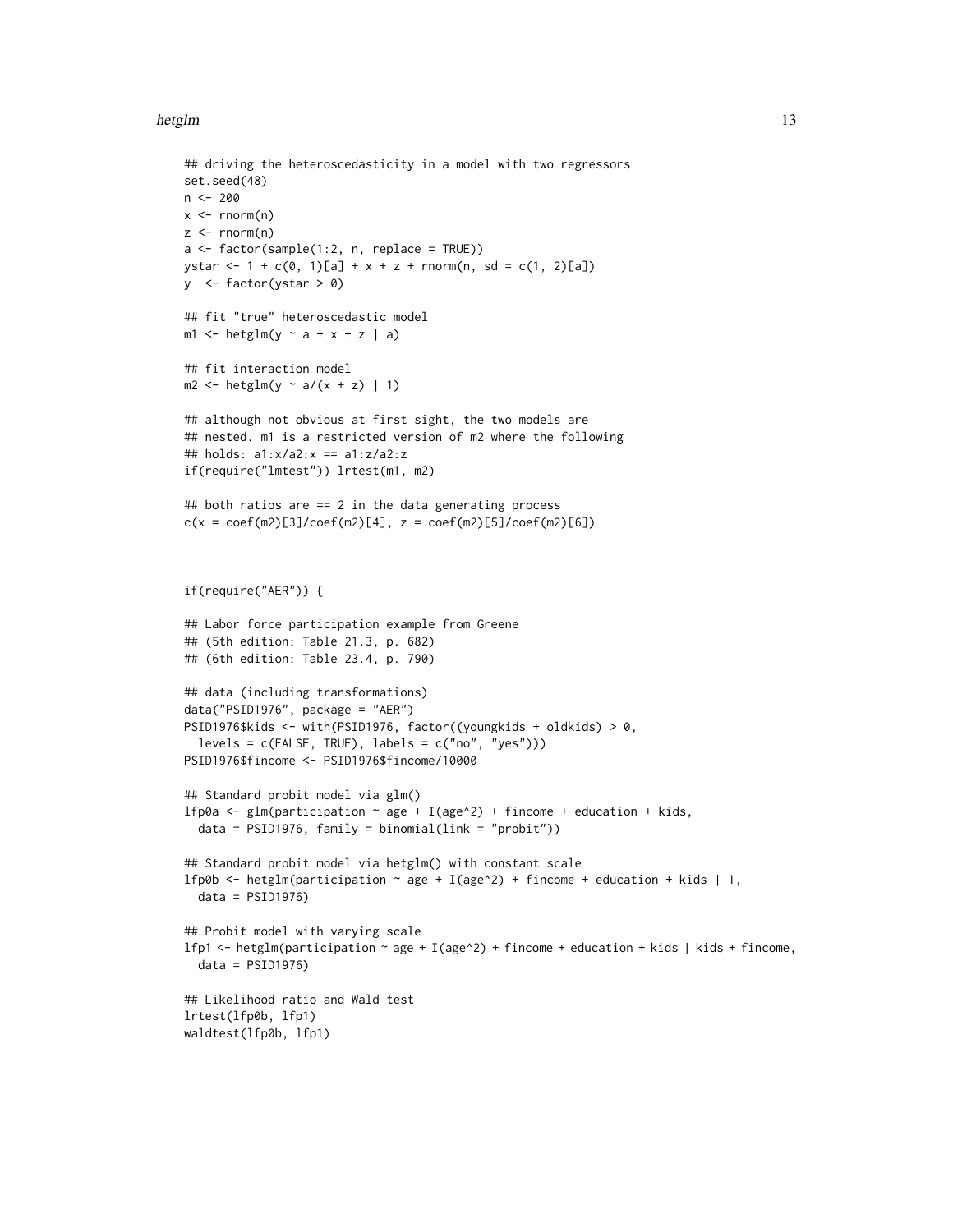```
## confusion matrices
table(true = PSID1976$participation,
 predicted = fitted(1fp@b) <= 0.5)
table(true = PSID1976$participation,
 predicted = fitted(1fp1) \leq 0.5## Adapted (and somewhat artificial) example to illustrate that
## certain models with heteroscedastic scale can equivalently
## be interpreted as homoscedastic scale models with interaction
## effects.
## probit model with main effects and heteroscedastic scale in two groups
m \le - hetglm(participation \sim kids + fincome | kids, data = PSID1976)
## probit model with interaction effects and homoscedastic scale
p \leq glm(participation \sim kids * fincome, data = PSD1976,family = binomial(link = "probit"))
## both likelihoods are equivalent
logLik(m)
logLik(p)
## intercept/slope for the kids=="no" group
coef(m)[c(1, 3)]
coef(p)[c(1, 3)]## intercept/slope for the kids=="yes" group
c(sum(coef(m)[1:2]), coef(m)[3]) / exp(coef(m)[4])
coef(p)[c(1, 3)] + coef(p)[c(2, 4)]## Wald tests for the heteroscedasticity effect in m and the
## interaction effect in p are very similar
coeftest(m)[4,]
coeftest(p)[4,]
## corresponding likelihood ratio tests are equivalent
## (due to the invariance of the MLE)
m0 \leq - \text{hetglm}(\text{partition} \leq \text{kids} + \text{fincome} \mid 1, \text{ data} = \text{PSID1976})p0 <- glm(participation ~ kids + fincome, data = PSID1976,
 family = binomial(link = "probit"))
lrtest(m0, m)
lrtest(p0, p)
}
```
<span id="page-13-1"></span>

hetglm.control *Control Parameters for Heteroscedastic Binary Response GLMs*

<span id="page-13-0"></span>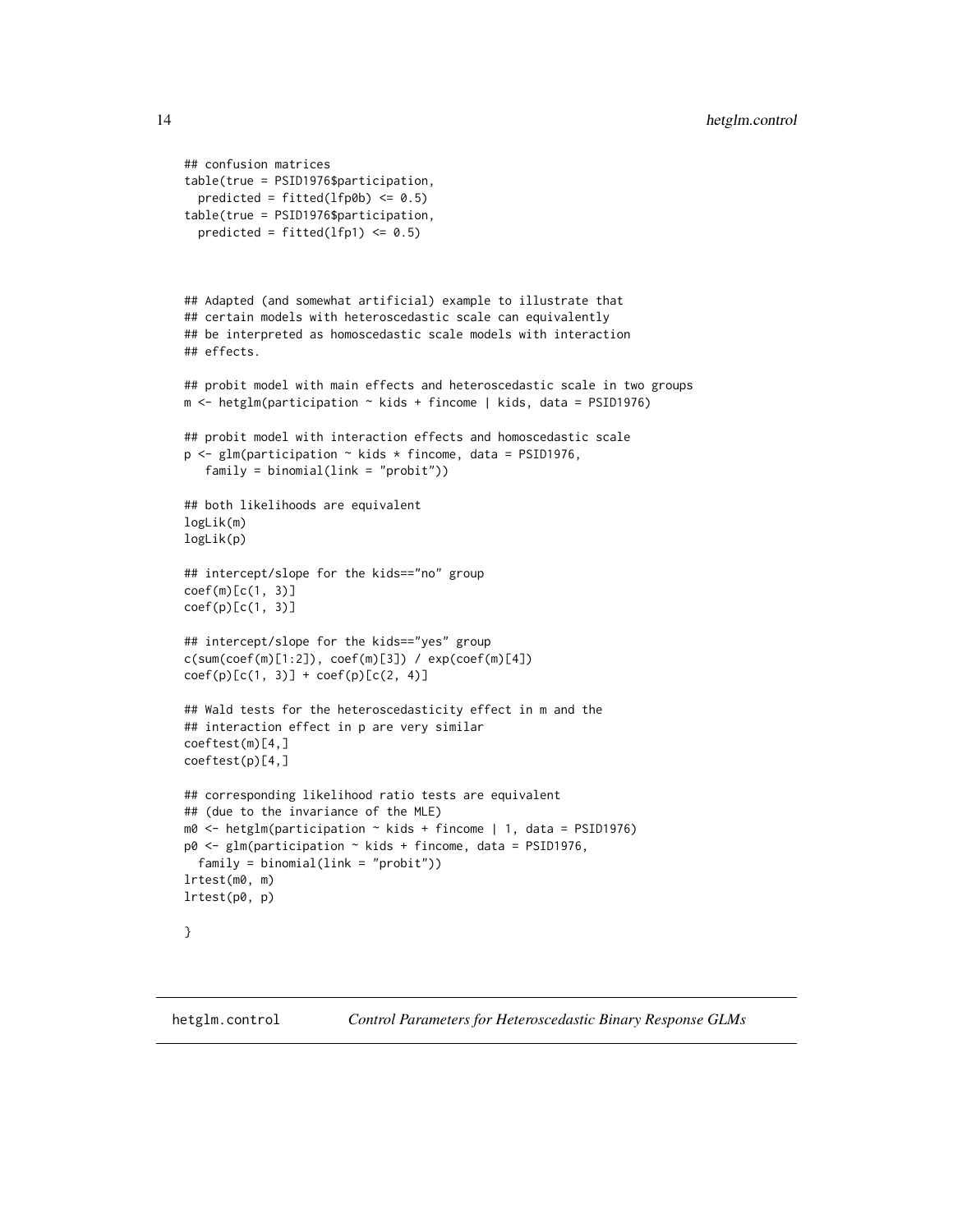# <span id="page-14-0"></span>hetglm.control 15

# Description

Various parameters that control fitting of heteroscedastic binary response models using [hetglm](#page-9-1).

#### Usage

```
hetglm.control(method = "nlminb", maxit = 1000,
  hessian = FALSE, trace = FALSE, start = NULL, \ldots)
```
# Arguments

| method   | characters string specifying either that nlminb is used for optimization or the<br>method argument passed to optim (typically, "BFGS" or "L-BFGS-B").                                                                                                |
|----------|------------------------------------------------------------------------------------------------------------------------------------------------------------------------------------------------------------------------------------------------------|
| maxit    | integer specifying the maximal number of iterations in the optimization.                                                                                                                                                                             |
| hessian  | logical. Should the numerical Hessian matrix from the optime output be used for<br>estimation of the covariance matrix? The default (and only option for nlminb)<br>is to use the analytical expected information rather than the numerical Hessian. |
| trace    | logical or integer controlling whether tracing information on the progress of the<br>optimization should be produced?                                                                                                                                |
| start    | an optional vector with starting values for all parameters.                                                                                                                                                                                          |
| $\cdots$ | arguments passed to the optimizer.                                                                                                                                                                                                                   |

# Details

All parameters in [hetglm](#page-9-1) are estimated by maximum likelihood using either [nlminb](#page-0-0) (default) or [optim](#page-0-0) with analytical gradients and (by default) analytical expected information. Further control options can be set in [hetglm.control](#page-13-1), most of which are simply passed on to the corresponding optimizer.

Starting values can be supplied via start or estimated by [glm.fit](#page-0-0), using the homoscedastic model. Covariances are derived analytically by default. Alternatively, the numerical Hessian matrix returned by optim can be employed, in case this is used for the optimization itself.

# Value

A list with the processed specified arguments.

#### See Also

[hetglm](#page-9-1)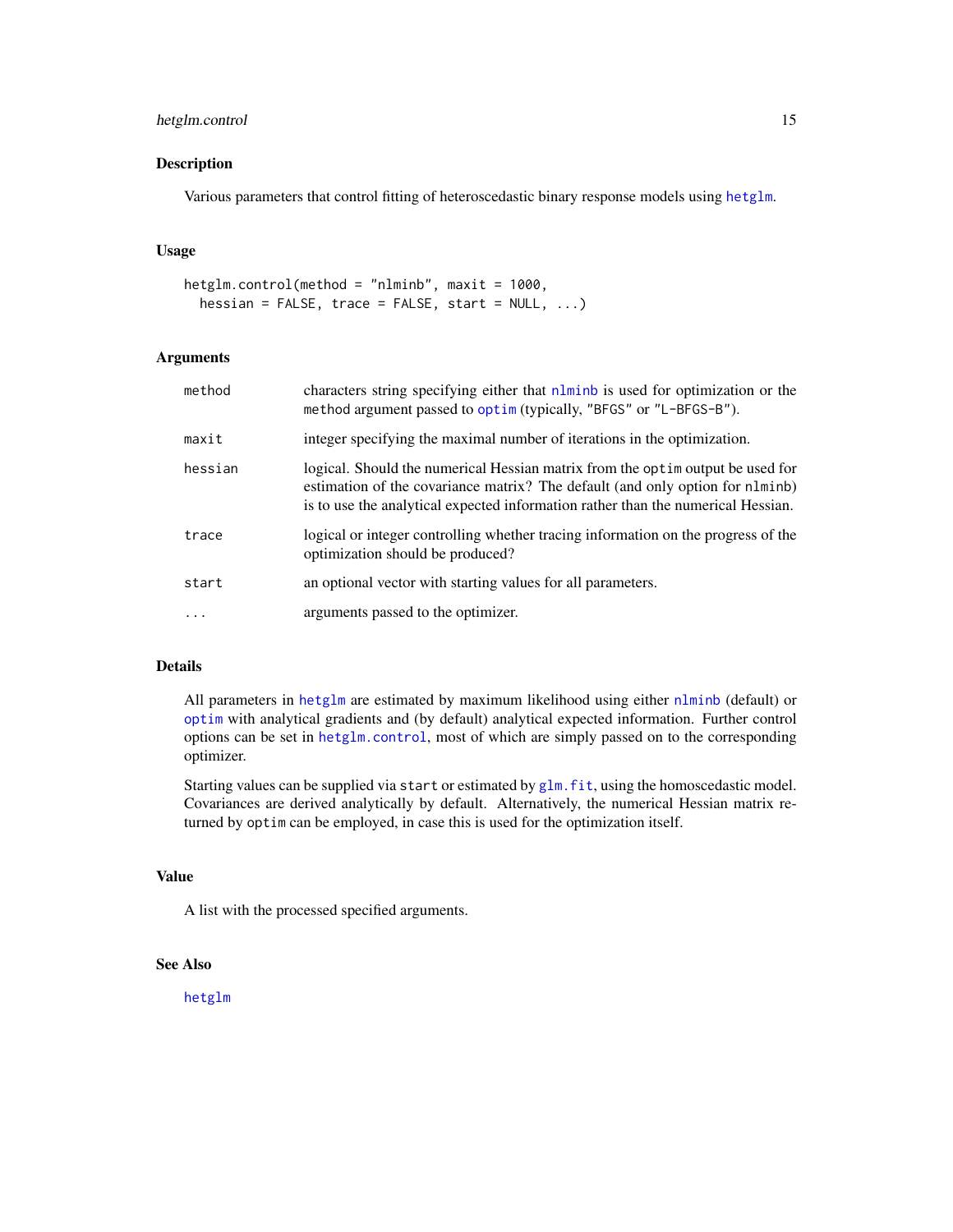<span id="page-15-0"></span>

#### Description

Data from the National Survey of Household Income and Expenditures for 1977, Secretaria de Programacion y Presupuesto, Mexico.

#### Usage

data("MexicanLabor")

#### Format

A data frame containing 16 observations on 6 variables.

total integer. Number of women older than 12 years.

laborforce integer. Number of women in labor force.

locality factor with levels "rural"/"urban".

age factor with levels "<= 24" and "> 24" (in years).

income factor with levels "low"/"high" (household income less or more than \$2626.8).

schooling factor with levels "primary" (primary school or less) and "further" (more than primary school).

### Details

The data were first analyzed by Guerrero and Johnson (1982) as an example of a highly asymmetric data set, i.e., the observed proportions are rather low.

#### Source

Guerrero V, Johnson R (1982). "Use of the Box-Cox Transformation with Binary Response Models." *Biometrika*, 69, 309–314.

# Examples

```
## data
data("MexicanLabor", package = "glmx")
## visualizations
plot(I(laborforce/total) ~ interaction(income, age), data = MexicanLabor)
plot(I(laborforce/total) ~ interaction(schooling, locality), data = MexicanLabor)
## simple logit model
m <- glm(cbind(laborforce, total - laborforce) ~ ., data = MexicanLabor, family = binomial)
summary(m)
```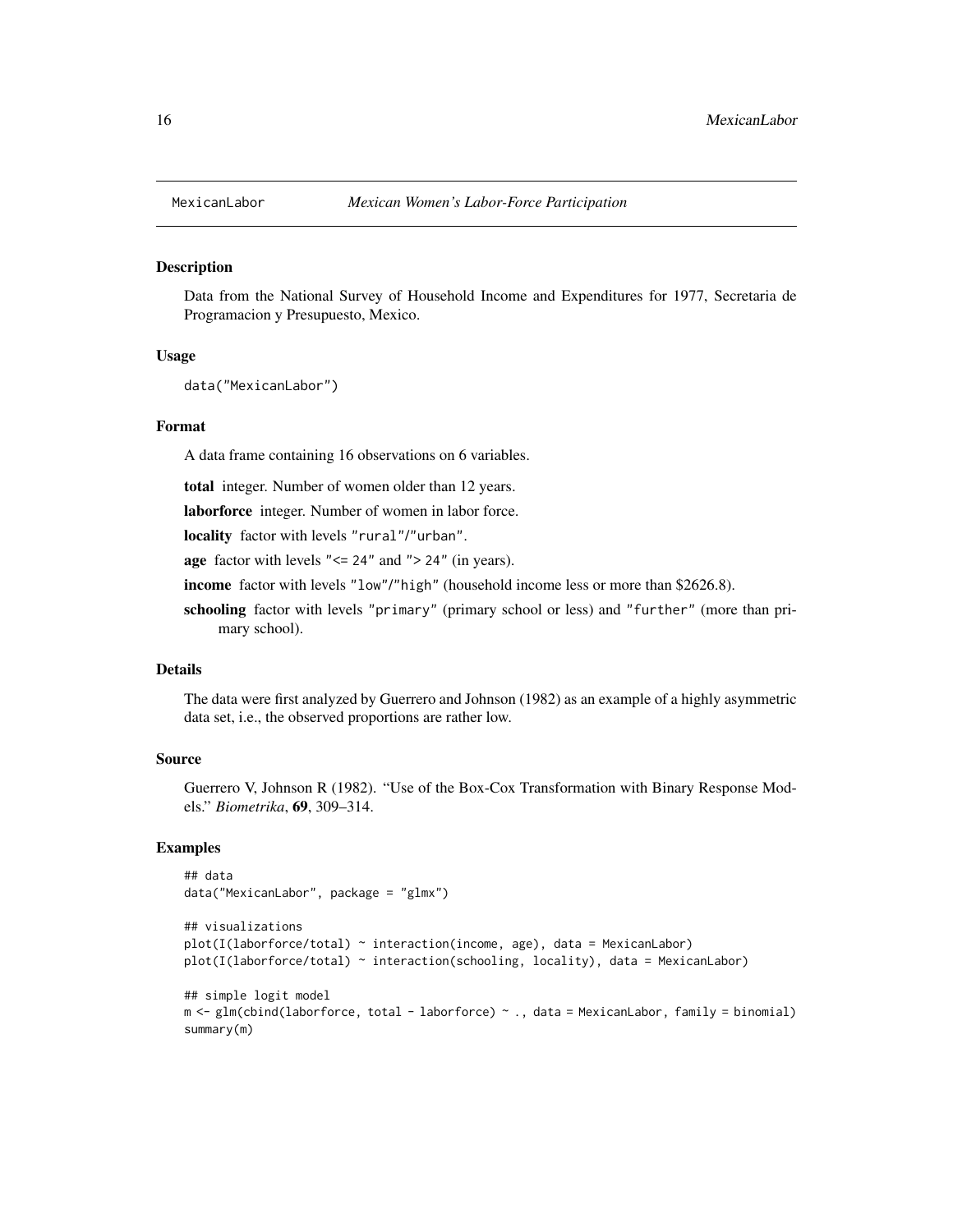<span id="page-16-2"></span><span id="page-16-0"></span>

# <span id="page-16-1"></span>Description

Various symmetric and asymmetric parametric links for use as link function for binomial generalized linear models.

# Usage

```
gj(phi, verbose = FALSE)
foldexp(phi, verbose = FALSE)
ao1(phi, verbose = FALSE)
ao2(phi, verbose = FALSE)
talpha(alpha), verbose = FALSE, splineinv = TRUE,
  eps = 2 * . Machine $double.eps, maxit = 100)
rocke(shape1, shape2, verbose = FALSE)
gosset(nu, verbose = FALSE)
```

```
pregibon(a, b)
nblogit(theta)
angular(verbose = FALSE)
```

```
loglog()
```
#### Arguments

| phi, a, b                 | numeric.                                                                                                                                                                                 |
|---------------------------|------------------------------------------------------------------------------------------------------------------------------------------------------------------------------------------|
| alpha                     | numeric. Parameter in $[0, 2]$ .                                                                                                                                                         |
| shape1, shape2, nu, theta |                                                                                                                                                                                          |
|                           | numeric. Non-negative parameter.                                                                                                                                                         |
| splineinv                 | logical. Should a (quick and dirty) spline function be used for computing the in-<br>verse link function? Alternatively, a more precise but somewhat slower Newton<br>algorithm is used. |
| eps                       | numeric. Desired convergence tolerance for Newton algorithm.                                                                                                                             |
| maxit                     | integer. Maximal number of steps for Newton algorithm.                                                                                                                                   |
| verbose                   | logical. Should warnings about numerical issues be printed?                                                                                                                              |

# Details

Symmetric and asymmetric families parametric link functions are available. Many families contain the logit for some value(s) of their parameter(s).

The symmetric Aranda-Ordaz (1981) transformation

$$
y = \frac{2}{\phi} \frac{x^{\phi} - (1 - x)^{\phi}}{x^{\phi} + (1 - x)^{\phi}}
$$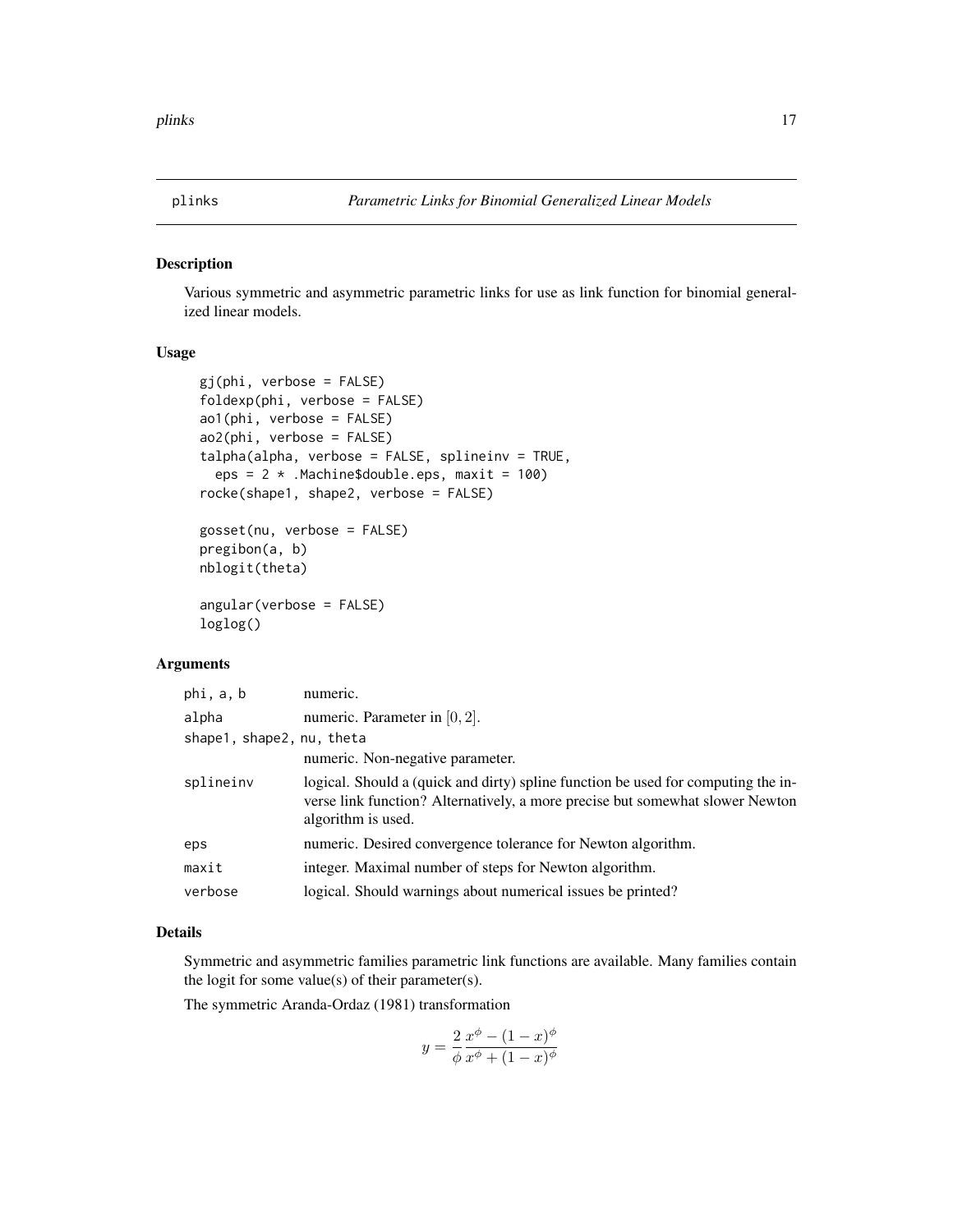<span id="page-17-0"></span>and the asymmetric Aranda-Ordaz (1981) transformation

$$
y = \log([(1-x)^{-\phi} - 1]/\phi)
$$

both contain the logit for  $\phi = 0$  and  $\phi = 1$  respectively, where the latter also includes the complementary log-log for  $\phi = 0$ .

The Pregibon (1980) two parameter family is the link given by

$$
y = \frac{x^{a-b} - 1}{a-b} - \frac{(1-x)^{a+b} - 1}{a+b}.
$$

For  $a = b = 0$  it is the logit. For  $b = 0$  it is symmetric and b controls the skewness; the heavyness of the tails is controlled by a. The implementation uses the generalized lambda distribution  $g1$ .

The Guerrero-Johnson (1982) family

$$
y = \frac{1}{\phi} \left( \left[ \frac{x}{1-x} \right]^{\phi} - 1 \right)
$$

is symmetric and contains the logit for  $\phi = 0$ .

The Rocke (1993) family of links is, modulo a linear transformation, the cumulative density function of the Beta distribution. If both parameters are set to 0 the logit link is obtained. If both parameters equal 0.5 the Rocke link is, modulo a linear transformation, identical to the angular transformation. Also for shape1 = shape2 = 1, the identity link is obtained. Note that the family can be used as a one and a two parameter family.

The folded exponential family (Piepho, 2003) is symmetric and given by

$$
y = \begin{cases} \frac{\exp(\phi x) - \exp(\phi(1-x))}{2\phi} & (\phi \neq 0) \\ x - \frac{1}{2} & (\phi = 0) \end{cases}
$$

The  $t_{\alpha}$  family (Doebler, Holling & Boehning, 2011) given by

$$
y = \alpha \log(x) - (2 - \alpha) \log(1 - x)
$$

is asymmetric and contains the logit for  $\phi = 1$ .

The Gosset family of links is given by the inverse of the cumulative distribution function of the t-distribution. The degrees of freedom  $\nu$  control the heavyness of the tails and is restricted to values  $> 0$ . For  $\nu = 1$  the Cauchy link is obtained and for  $\nu \to \infty$  the link converges to the probit. The implementation builds on [qf](#page-0-0) and is reliable for  $\nu \geq 0.2$ . Liu (2004) reports that the Gosset link approximates the logit well for  $\nu = 7$ .

Also the (parameterless) angular (arcsine) transformation  $y = \arcsin(\sqrt{x})$  is available as a link function.

#### Value

An object of the class link-glm, see the documentation of [make.link](#page-0-0).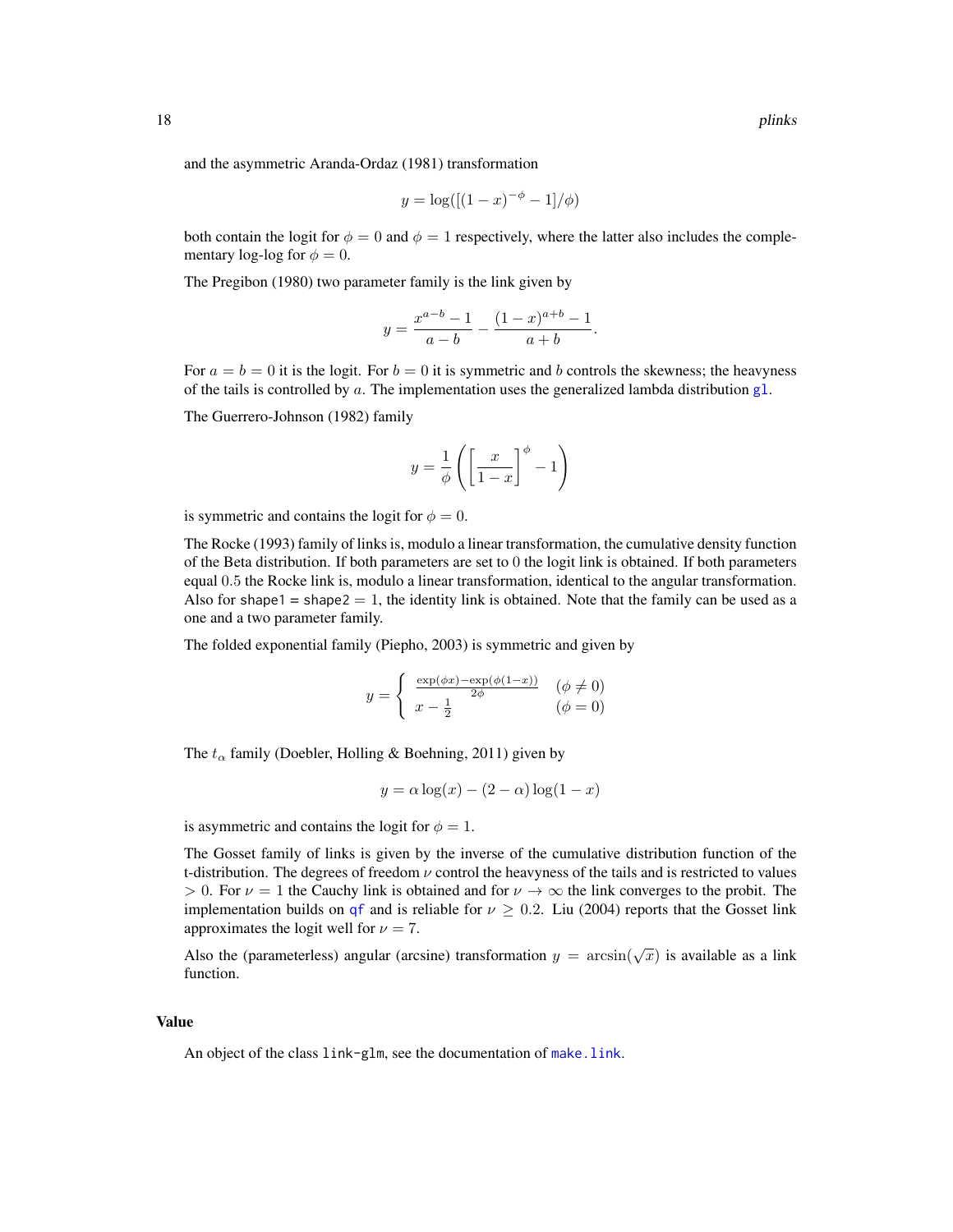#### <span id="page-18-0"></span>pregibon 19

#### References

Aranda-Ordaz F (1981). "On Two Families of Transformations to Additivity for Binary Response Data." *Biometrika*, 68, 357–363.

Doebler P, Holling H, Boehning D (2012). "A Mixed Model Approach to Meta-Analysis of Diagnostic Studies with Binary Test Outcome." *Psychological Methods*, 17(3), 418–436.

Guerrero V, Johnson R (1982). "Use of the Box-Cox Transformation with Binary Response Models." *Biometrika*, 69, 309–314.

Koenker R (2006). "Parametric Links for Binary Response." *R News*, 6(4), 32–34.

Koenker R, Yoon J (2009). "Parametric Links for Binary Choice Models: A Fisherian-Bayesian Colloquy." *Journal of Econometrics*, 152, 120–130.

Liu C (2004). "Robit Regression: A Simple Robust Alternative to Logistic and Probit Regression." In Gelman A, Meng X-L (Eds.), *Applied Bayesian Modeling and Causal Inference from Incomplete-Data Perspectives*, Chapter 21, pp. 227–238. John Wiley & Sons.

Piepho H (2003). The Folded Exponential Transformation for Proportions. *Journal of the Royal Statistical Society D*, 52, 575–589.

Pregibon D (1980). "Goodness of Link Tests for Generalized Linear Models." *Journal of the Royal Statistical Society C*, 29, 15–23.

Rocke DM (1993). "On the Beta Transformation Family." *Technometrics*, 35, 73–81.

#### See Also

[make.link](#page-0-0), [family](#page-0-0), [glmx](#page-5-1), [WECO](#page-20-1)

|--|

#### Description

Density, distribution function, quantile function and random generation for the Pregibon distribution with parameters a and b. It is a special case of the generalized Tukey lambda distribution.

#### Usage

```
dpregibon(x, a = 0, b = 0, log = FALSE, tol = 1e-12)
ppregibon(q, a = 0, b = 0, lower.tail = TRUE, log.p = FALSE, tol = 1e-12)
qpregibon(p, a = 0, b = 0, lower.tail = TRUE, log.p = FALSE)
rpregibon(n, a = 0, b = 0)
```
#### Arguments

| x, q | vector of quantiles.                                                                            |
|------|-------------------------------------------------------------------------------------------------|
| D    | vector of probabilities.                                                                        |
| n    | number of observations. If length $(n) > 1$ , the length is taken to be the number<br>required. |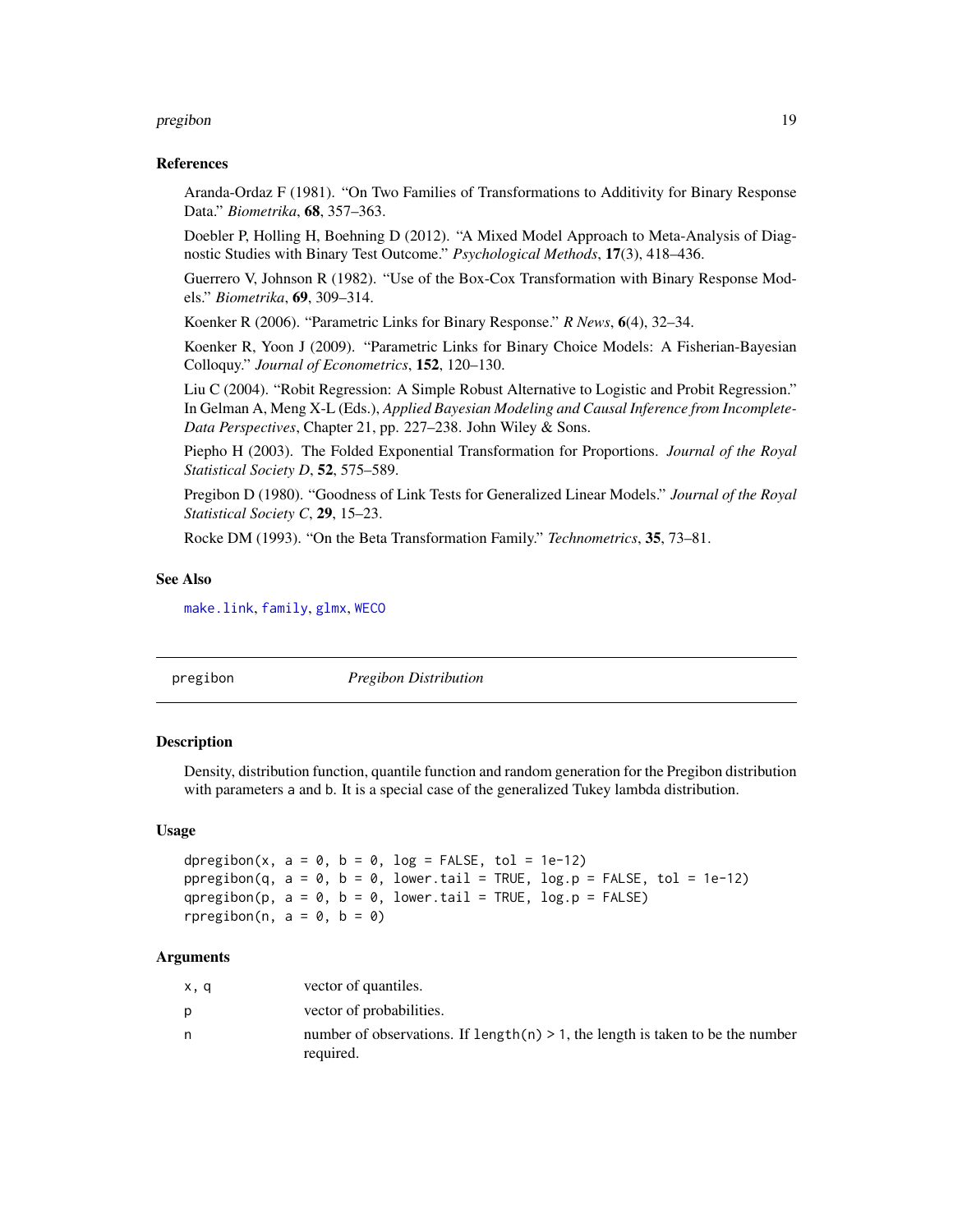<span id="page-19-0"></span>

| a.b        | distribution parameters.                                                             |
|------------|--------------------------------------------------------------------------------------|
| log, log.p | logical; if TRUE, probabilities $p$ are given as $log(p)$ .                          |
| lower.tail | logical; if TRUE (default), probabilities are $P[X \le x]$ , otherwise, $P[X > x]$ . |
| tol        | numeric tolerance for computation of the distribution function.                      |

# Details

The distribution is a special case of the generalized Tukey lambda distribution and is used by Pregibon (1980) for goodness-of-link testing. See Koenker (2006) and Koenker and Yoon (2009) for more details.

The implementation is based on the corresponding functions for the [GeneralisedLambdaDistribu](#page-0-0)[tion](#page-0-0) in the gld package (King 2013).

The corresponding link generator is available in the function [pregibon](#page-16-1).

#### Value

dpregibon gives the probability density function, ppregibon gives the cumulative distribution function, qpregibon gives the quantile function, and rpregibon generates random deviates.

# References

King R, Dean B, Klinke S (2016). "Estimation and Use of the Generalised (Tukey) Lambda Distribution." R package version 2.4.1. <https://CRAN.R-project.org/package=gld>

Koenker R (2006). "Parametric Links for Binary Response." *R News*, 6(4), 32–34.

Koenker R, Yoon J (2009). "Parametric Links for Binary Choice Models: A Fisherian-Bayesian Colloquy." *Journal of Econometrics*, 152, 120–130.

Pregibon D (1980). "Goodness of Link Tests for Generalized Linear Models." *Journal of the Royal Statistical Society C*, 29, 15–23.

### See Also

[GeneralisedLambdaDistribution,](#page-0-0) [pregibon](#page-16-1)

#### Examples

```
## Koenker & Yoon (2009), Figure 2
par(mfrow = c(3, 3))pregiboncurve \leq function(a, b, from, to, n = 301) {
 dp \le function(x) dpregibon(x, a = a, b = b)
 curve(dp, from = from, to = to, n = n,xlab = "", ylab = "",main = paste("a = ", a, ", b = ", b, sep = ""))
}
pregiboncurve(-0.25, -0.25, -5, 65)
pregiboncurve(-0.25, 0, -18, 18)
pregiboncurve(-0.25, 0.25, -65, 5)
pregiboncurve( 0, -0.25, -4, 22)
pregiboncurve(0, 0, -8, 8)
```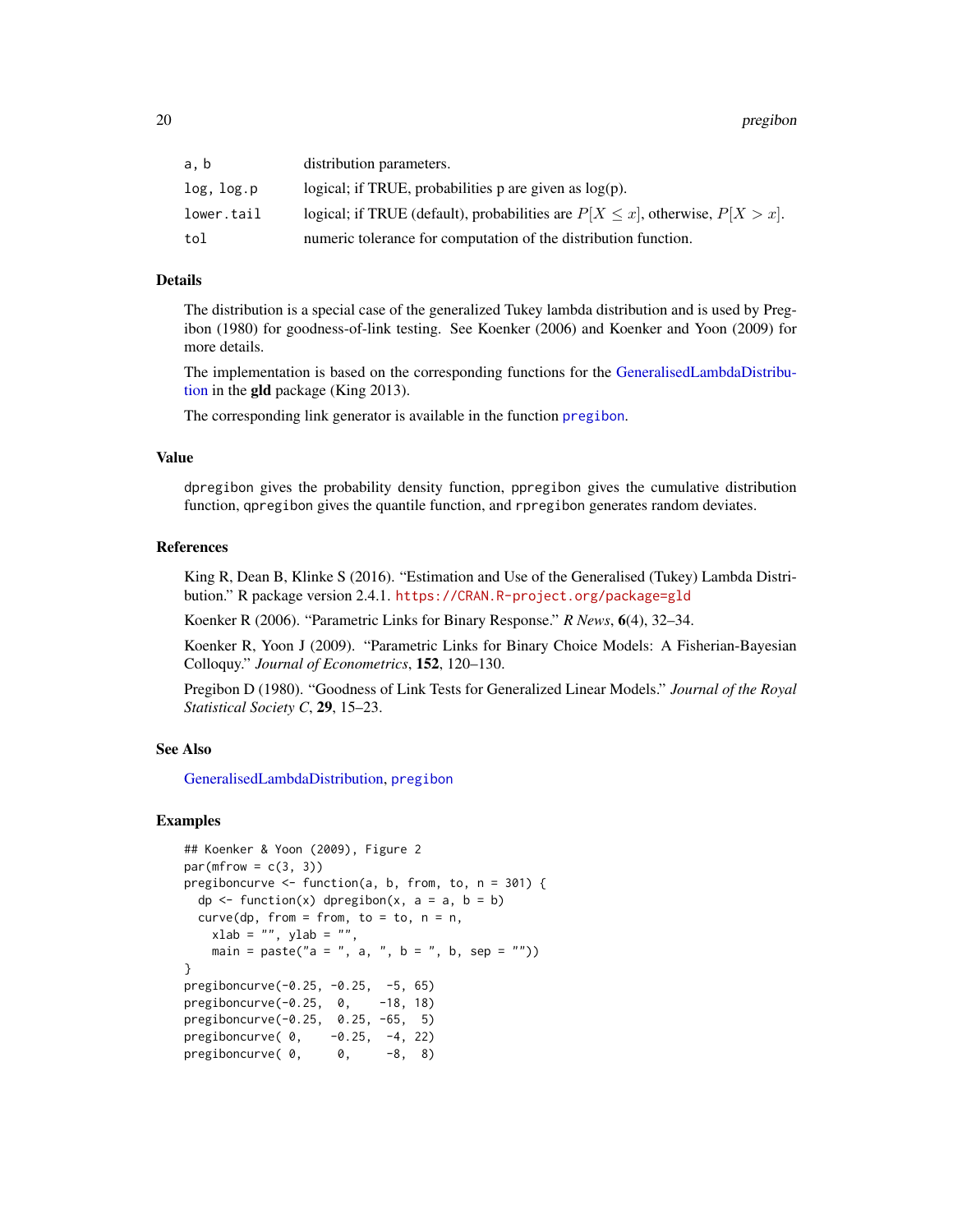#### <span id="page-20-0"></span> $WECO$  21

```
pregiboncurve( 0, 0.25, -22, 4)
pregiboncurve( 0.25, -0.25, -2.4,9)
pregiboncurve( 0.25, 0, -4, 4)
pregiboncurve( 0.25, 0.25, -9, 2.4)
par(mfrow = c(1, 1))
```
<span id="page-20-1"></span>WECO *Productivity and Quit Behavior of Western Electric Workers*

# **Description**

Partially artificial data about quit behavior of Western Electric workers. (Western Electric was the manufacturing arm of the AT&T corporation during its glory days as a monopolist in the U.S. telephone industry.)

#### Usage

data("WECO")

# Format

A data frame containing 683 observations on 7 variables.

output productivity in first six months.

sex factor indicating gender.

dex score on a preemployment dexterity exam.

lex years of education.

kwit factor indicating whether the worker quit in the first six months.

tenure duration of employment (see details).

censored logical. Is the duration censored?

#### Details

The explanatory variables in this example are taken from the study of Klein et al. (1991), but the response variable was altered long ago to improve the didactic impact of the model as a class exercise. To this end, quit dates for each individual were generated according to a log Weibull proportional hazard model.

# Source

Online supplements to Koenker (2006) and Koenker and Yoon (2009). <http://www.econ.uiuc.edu/~roger/research/links/links.html>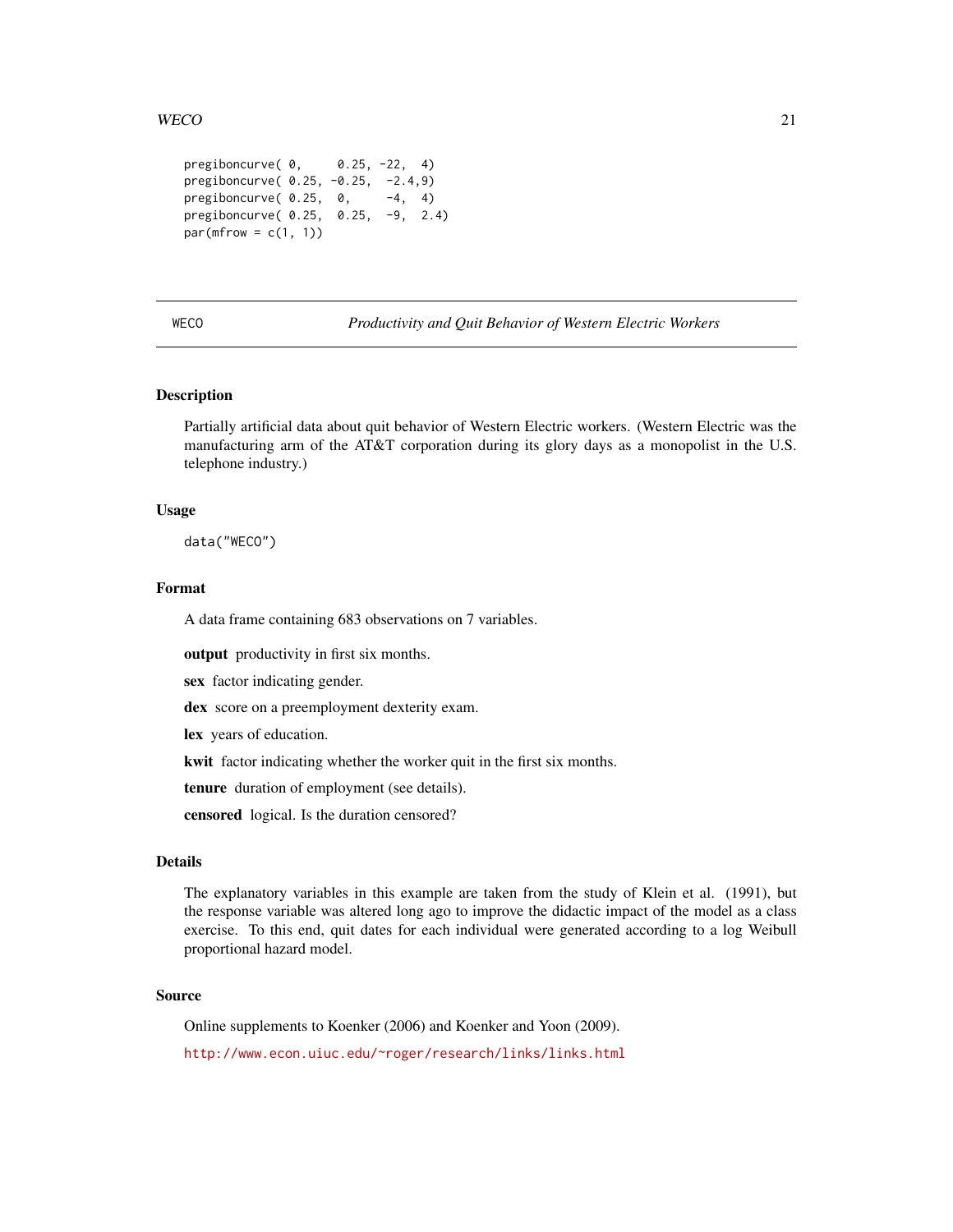#### <span id="page-21-0"></span>References

Klein R, Spady R, Weiss A (1991). "Factors Affecting the Output and Quit Propensities of Production Workers." *The Review of Economic Studies*, 58(5), 929–953.

Koenker R (2006). "Parametric Links for Binary Response." *R News*, 6(4), 32–34.

Koenker R, Yoon J (2009). "Parametric Links for Binary Choice Models: A Fisherian-Bayesian Colloquy." *Journal of Econometrics*, 152, 120–130.

#### See Also

[plinks](#page-16-2)

#### Examples

```
## WECO data
data("WECO", package = "glmx")
f \le -kwit \sim sex + dex + poly(lex, 2, raw = TRUE)
## (raw = FALSE would be numerically more stable)
## Gosset model
gossbin <- function(nu) binomial(link = gosset(nu))
m1 \leq -glmx(f, data = WECO,
 family = gossbin, xstart = 0, xlink = "log")
## Pregibon model
pregibin <- function(shape) binomial(link = pregibon(shape[1], shape[2]))
m2 \leq -g \text{Im}(f, \text{data} = \text{WECO},family = pregibin, xstart = c(0, 0), xlink = "identity")
## Probit/logit/cauchit models
m3 <- lapply(c("probit", "logit", "cauchit"), function(nam)
  glm(f, data = WECO, family = binomial(link = nam))## Probit/cauchit vs. Gosset
if(require("lmtest")) {
lrtest(m3[[1]], m1)
lrtest(m3[[3]], m1)
## Logit vs. Pregibon
lrtest(m3[[2]], m2)
}
## Table 1
tab1 <- sapply(c(m3, list(m1)), function(obj)
  c(head(coef(obj), 5), AIC(obj)))
colnames(tab1) <- c("Probit", "Logit", "Cauchit", "Gosset")
rownames(tab1)[4:6] <- c("lex", "lex^2", "AIC")
tab1 < - round(t(tab1), digits = 3)
tab1
```
## Figure 4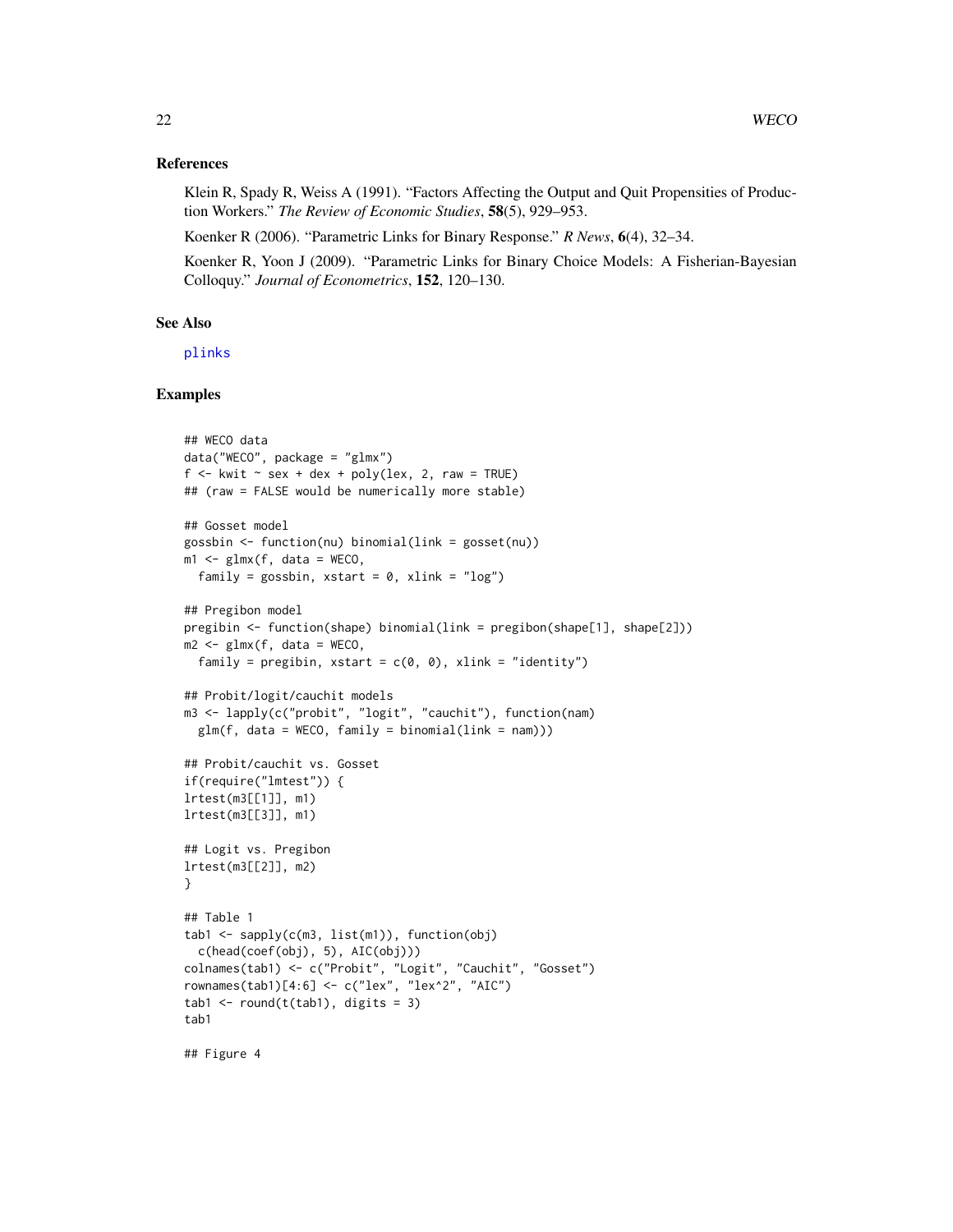```
plot(fitted(m3[[1]]), fitted(m1),
 xlim = c(0, 1), ylim = c(0, 1),xlab = "Estimated Probit Probabilities",
 ylab = "Estimated Gosset Probabilities")
abline(0, 1)
```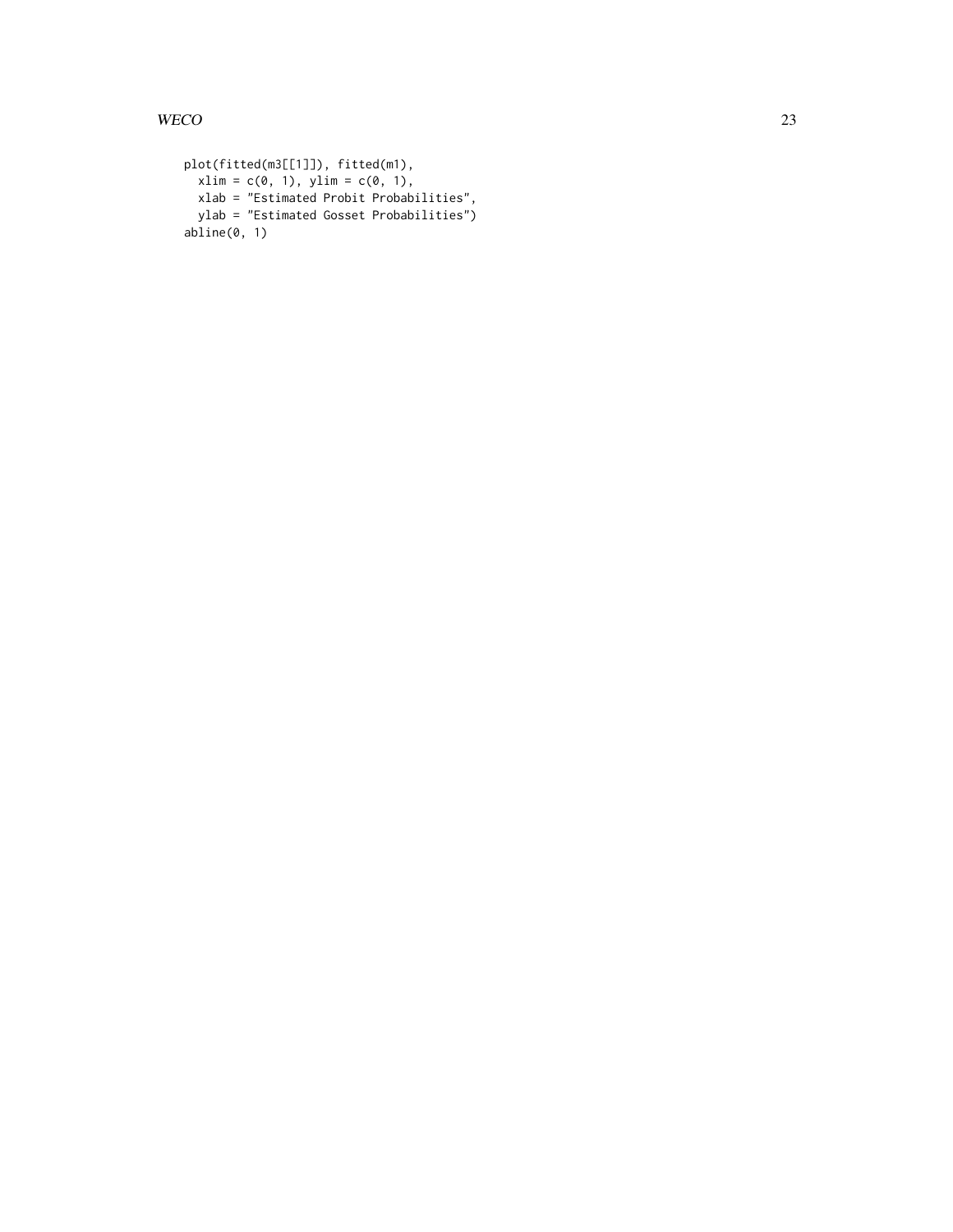# <span id="page-23-0"></span>Index

∗ datasets AbortionAmbivalence, [2](#page-1-0) BeetleMortality, [4](#page-3-0) MexicanLabor, [16](#page-15-0) WECO, [21](#page-20-0) ∗ distribution pregibon, [19](#page-18-0) ∗ parametric link plinks, [17](#page-16-0) ∗ regression glmx, [6](#page-5-0) glmx.control, [9](#page-8-0) hetglm, [10](#page-9-0) hetglm.control, [14](#page-13-0) plinks, [17](#page-16-0) ∗ transformation plinks, [17](#page-16-0) AbortionAmbivalence, [2](#page-1-0) angular *(*plinks*)*, [17](#page-16-0) ao1 *(*plinks*)*, [17](#page-16-0) ao2 *(*plinks*)*, [17](#page-16-0) BeetleMortality, [4](#page-3-0) bread, *[11](#page-10-0)* bread.hetglm *(*hetglm*)*, [10](#page-9-0) coef, *[11](#page-10-0)* coef.glmx *(*glmx*)*, [6](#page-5-0) coef.hetglm *(*hetglm*)*, [10](#page-9-0) coeftest, *[11](#page-10-0)* coeftest.hetglm *(*hetglm*)*, [10](#page-9-0) dpregibon *(*pregibon*)*, [19](#page-18-0) estfun, *[11](#page-10-0)* estfun.hetglm *(*hetglm*)*, [10](#page-9-0) family, *[19](#page-18-0)* foldexp *(*plinks*)*, [17](#page-16-0) Formula, *[12](#page-11-0)*

formula.glmx *(*glmx*)*, [6](#page-5-0)

GeneralisedLambdaDistribution, *[20](#page-19-0)* gj *(*plinks*)*, [17](#page-16-0) gl, *[18](#page-17-0)* glm.control, *[9](#page-8-0)* glm.fit, *[10](#page-9-0)*, *[15](#page-14-0)* glmx, [6,](#page-5-0) *[9,](#page-8-0) [10](#page-9-0)*, *[19](#page-18-0)* glmx.control, *[6,](#page-5-0) [7](#page-6-0)*, [9,](#page-8-0) *[10](#page-9-0)* gosset *(*plinks*)*, [17](#page-16-0)

hessian, *[9](#page-8-0)* hetglm, *[3](#page-2-0)*, *[7](#page-6-0)*, [10,](#page-9-0) *[15](#page-14-0)* hetglm.control, *[10,](#page-9-0) [11](#page-10-0)*, [14,](#page-13-0) *[15](#page-14-0)*

logLik, *[11](#page-10-0)* logLik.glmx *(*glmx*)*, [6](#page-5-0) logLik.hetglm *(*hetglm*)*, [10](#page-9-0) loglog *(*plinks*)*, [17](#page-16-0)

make.link, *[6](#page-5-0)*, *[18,](#page-17-0) [19](#page-18-0)* MexicanLabor, [16](#page-15-0) model.frame, *[6](#page-5-0)*, *[10,](#page-9-0) [11](#page-10-0)* model.frame.hetglm *(*hetglm*)*, [10](#page-9-0) model.matrix, *[11](#page-10-0)* model.matrix.hetglm *(*hetglm*)*, [10](#page-9-0)

nblogit *(*plinks*)*, [17](#page-16-0) nlminb, *[15](#page-14-0)* nobs.glmx *(*glmx*)*, [6](#page-5-0)

optim, *[9,](#page-8-0) [10](#page-9-0)*, *[15](#page-14-0)*

plinks, [17,](#page-16-0) *[22](#page-21-0)* ppregibon *(*pregibon*)*, [19](#page-18-0) predict, *[11](#page-10-0)* predict.glmx *(*glmx*)*, [6](#page-5-0) predict.hetglm *(*hetglm*)*, [10](#page-9-0) pregibon, [19,](#page-18-0) *[20](#page-19-0)* pregibon *(*plinks*)*, [17](#page-16-0) print, *[11](#page-10-0)*